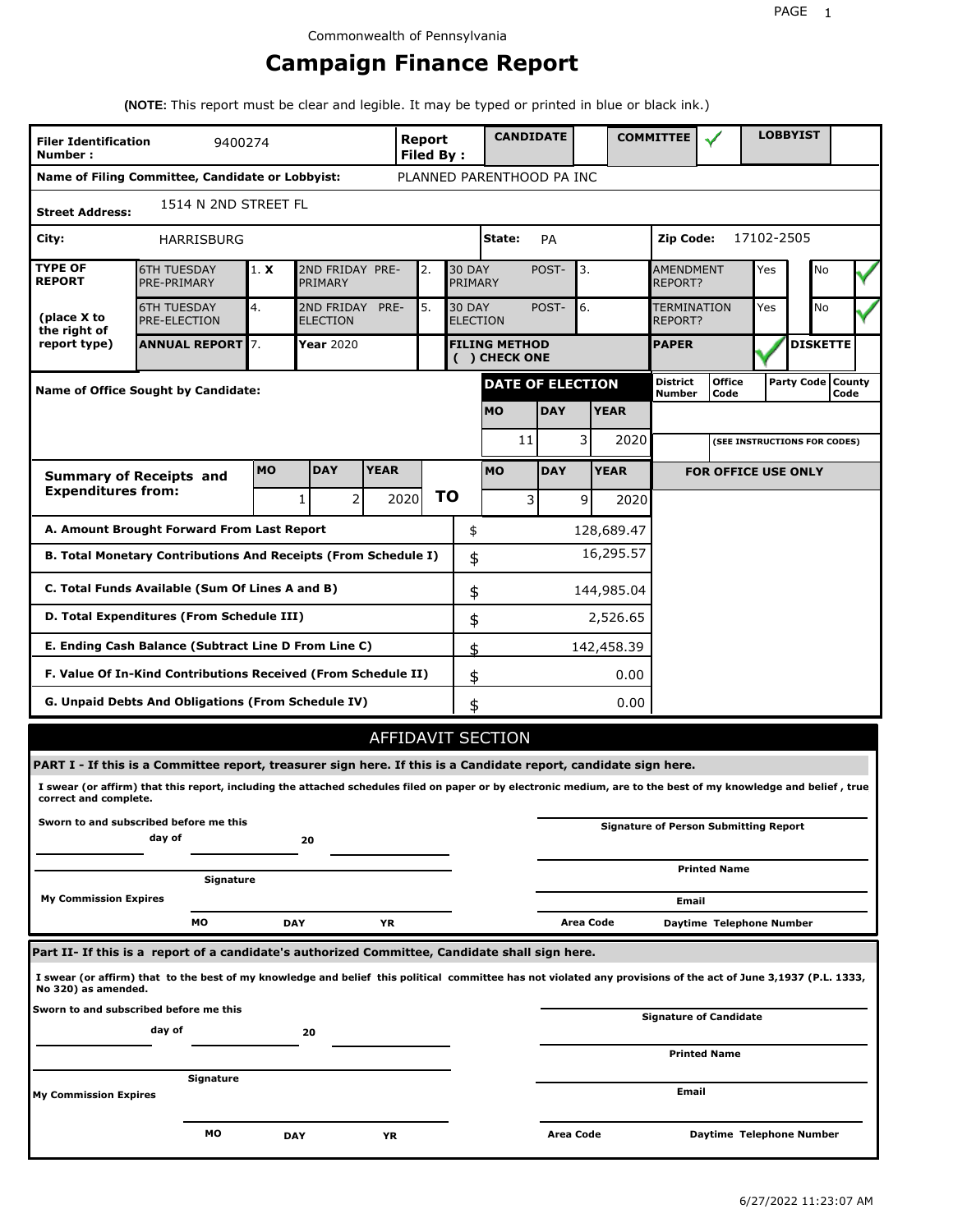## **SCHEDULE I CONTRIBUTIONS AND RECEIPTS Detailed Summary Page**

**Name of Filing Committee or Candidate Reporting Period Reporting Period** PLANNED PARENTHOOD PA INC **From:** 1/2/2020 **To:** 3/9/2020 **1. Unitemized Contributions Received - \$ 50.00 or Less Per Contributor TOTAL for the Reporting Period (1) \$** 0.00 **2. Contributions Received - \$ 50.01 To \$250.00 (From Part A and Part B) TOTAL for the Reporting Period (2) Contributions Received From Political Committees (Part A) All Other Contributions (Part B) \$ \$ \$** 0.00 11,045.57 11,045.57 **3. Contributions Received Over \$250.00 (From Part C and Part D) TOTAL for the Reporting Period (3) Contributions Received From Political Committees (Part C) All Other Contributions (Part D) \$ \$ \$** 0.00 5,250.00 5,250.00 **4. Other Receipts, Refunds, Interest Earned, Returned Checks, Etc . (From Part E) TOTAL for the Reporting Period (4) \$** 0.00 **Total Monetary Contributions and Receipts During this Reporting Period (Add and enter amount totals from Boxes 1,2,3 and 4; also enter this amount on Page1, Report Cover Page, Item B.) \$** 16,295.57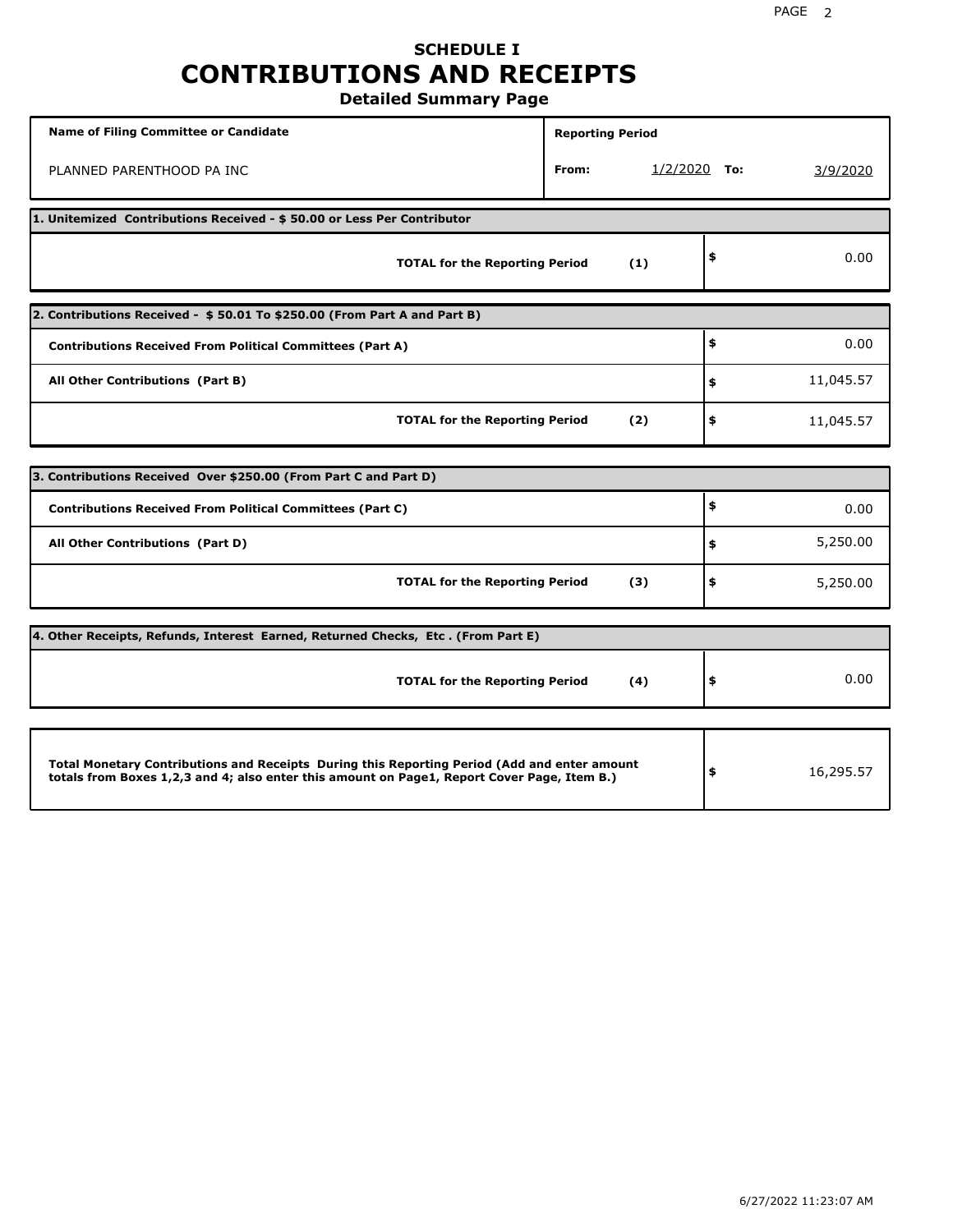# **PART A CONTRIBUTIONS RECEIVED FROM POLITICAL COMMITTEES**

**\$50.01 TO \$250.00**

 **Use this Part to itemize only contributions received from political committees with an aggregate value from \$50.01 to \$250.00 in the reporting period.**

| From:     | <b>DATE</b> | To:         |                   |
|-----------|-------------|-------------|-------------------|
|           |             |             |                   |
|           |             |             | <b>AMOUNT</b>     |
| <b>MO</b> | <b>DAY</b>  | <b>YEAR</b> |                   |
|           |             |             | \$<br>0.00        |
|           |             |             |                   |
|           |             |             | <b>PAGE TOTAL</b> |
|           |             |             |                   |

**Enter Grand Total of Part A on Schedule I, Detailed Summary Page, Section 2.**

**\$** 0.00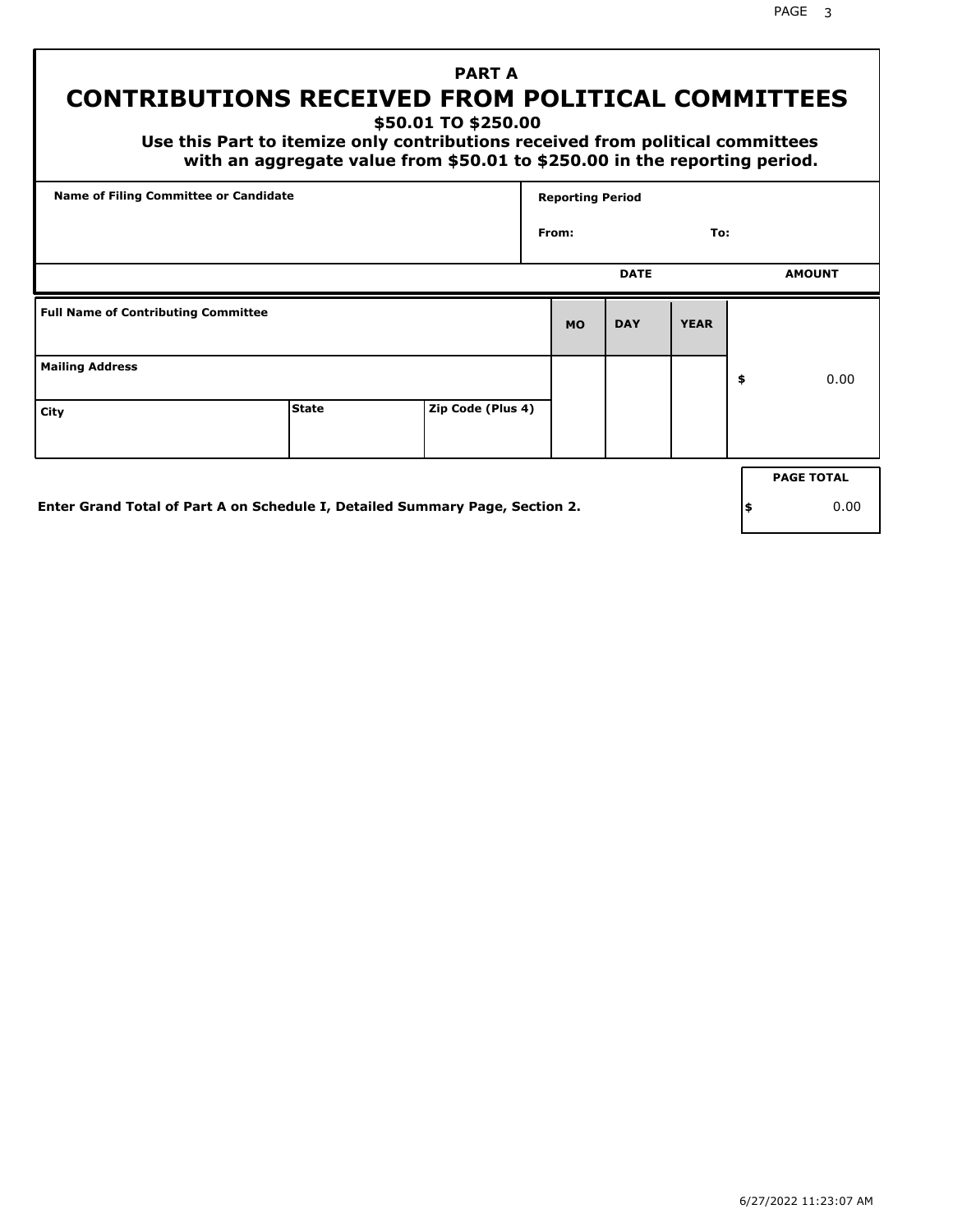|                                                         | Use this Part to itemize all other contributions with an aggregate value from<br>(Exclude contributions from political committees reported in Part A) | <b>PART B</b><br><b>ALL OTHER CONTRIBUTIONS</b><br>\$50.01 TO \$250.00<br>\$50.01 to \$250.00 in the reporting period. |                         |             |                |               |
|---------------------------------------------------------|-------------------------------------------------------------------------------------------------------------------------------------------------------|------------------------------------------------------------------------------------------------------------------------|-------------------------|-------------|----------------|---------------|
| <b>Name of Filing Committee or Candidate</b>            |                                                                                                                                                       |                                                                                                                        | <b>Reporting Period</b> |             |                |               |
| PLANNED PARENTHOOD PA INC                               |                                                                                                                                                       |                                                                                                                        | From:                   |             | $1/2/2020$ To: | 3/9/2020      |
|                                                         |                                                                                                                                                       |                                                                                                                        |                         | <b>DATE</b> |                | <b>AMOUNT</b> |
| <b>Full Name of Contributor</b><br>Debra L Subar        |                                                                                                                                                       |                                                                                                                        | <b>MO</b>               | <b>DAY</b>  | <b>YEAR</b>    |               |
| <b>Mailing Address</b>                                  | 1270 S Avignon Drive                                                                                                                                  |                                                                                                                        |                         |             |                | \$<br>70.00   |
| City<br>Gladwyne                                        | <b>State</b>                                                                                                                                          | Zip Code (Plus 4)                                                                                                      | $\mathbf{1}$            | 30          | 2020           |               |
|                                                         | PA                                                                                                                                                    | 19035                                                                                                                  |                         |             |                |               |
| <b>Full Name of Contributor</b><br>Wendy Cotton-Orlando |                                                                                                                                                       |                                                                                                                        | <b>MO</b>               | <b>DAY</b>  | <b>YEAR</b>    |               |
| <b>Mailing Address</b>                                  | 43 Clifton Drive                                                                                                                                      |                                                                                                                        |                         |             |                | \$<br>140.00  |
| City<br>Kennett Square                                  | <b>State</b><br>PA                                                                                                                                    | Zip Code (Plus 4)<br>19348                                                                                             | $\mathbf{1}$            | 30          | 2020           |               |
| <b>Full Name of Contributor</b><br>Ann E Thompson       |                                                                                                                                                       |                                                                                                                        | <b>MO</b>               | <b>DAY</b>  | <b>YEAR</b>    |               |
| <b>Mailing Address</b>                                  | 11 Dunmoyle Pl                                                                                                                                        |                                                                                                                        |                         |             |                | 105.00<br>÷,  |
| <b>City</b><br>Pittsburgh                               | <b>State</b><br>PA                                                                                                                                    | Zip Code (Plus 4)<br>15217                                                                                             | 1                       | 30          | 2020           |               |
| <b>Full Name of Contributor</b><br>Nanette H Lafors     |                                                                                                                                                       |                                                                                                                        | <b>MO</b>               | <b>DAY</b>  | <b>YEAR</b>    |               |
| <b>Mailing Address</b>                                  | 6002 Goldfinch Cir                                                                                                                                    |                                                                                                                        |                         |             |                | 70.00<br>\$   |
| City<br>Audubon                                         | <b>State</b><br>PA                                                                                                                                    | Zip Code (Plus 4)<br>19403                                                                                             | 1                       | 30          | 2020           |               |
| <b>Full Name of Contributor</b><br>Louanne Baily        |                                                                                                                                                       |                                                                                                                        | <b>MO</b>               | <b>DAY</b>  | <b>YEAR</b>    |               |
| <b>Mailing Address</b>                                  | 201 Mayfair Drive                                                                                                                                     |                                                                                                                        |                         |             |                | \$<br>245.00  |
| <b>City</b><br>Pittsburgh                               | <b>State</b><br>PA                                                                                                                                    | Zip Code (Plus 4)<br>15228                                                                                             | 1                       | 30          | 2020           |               |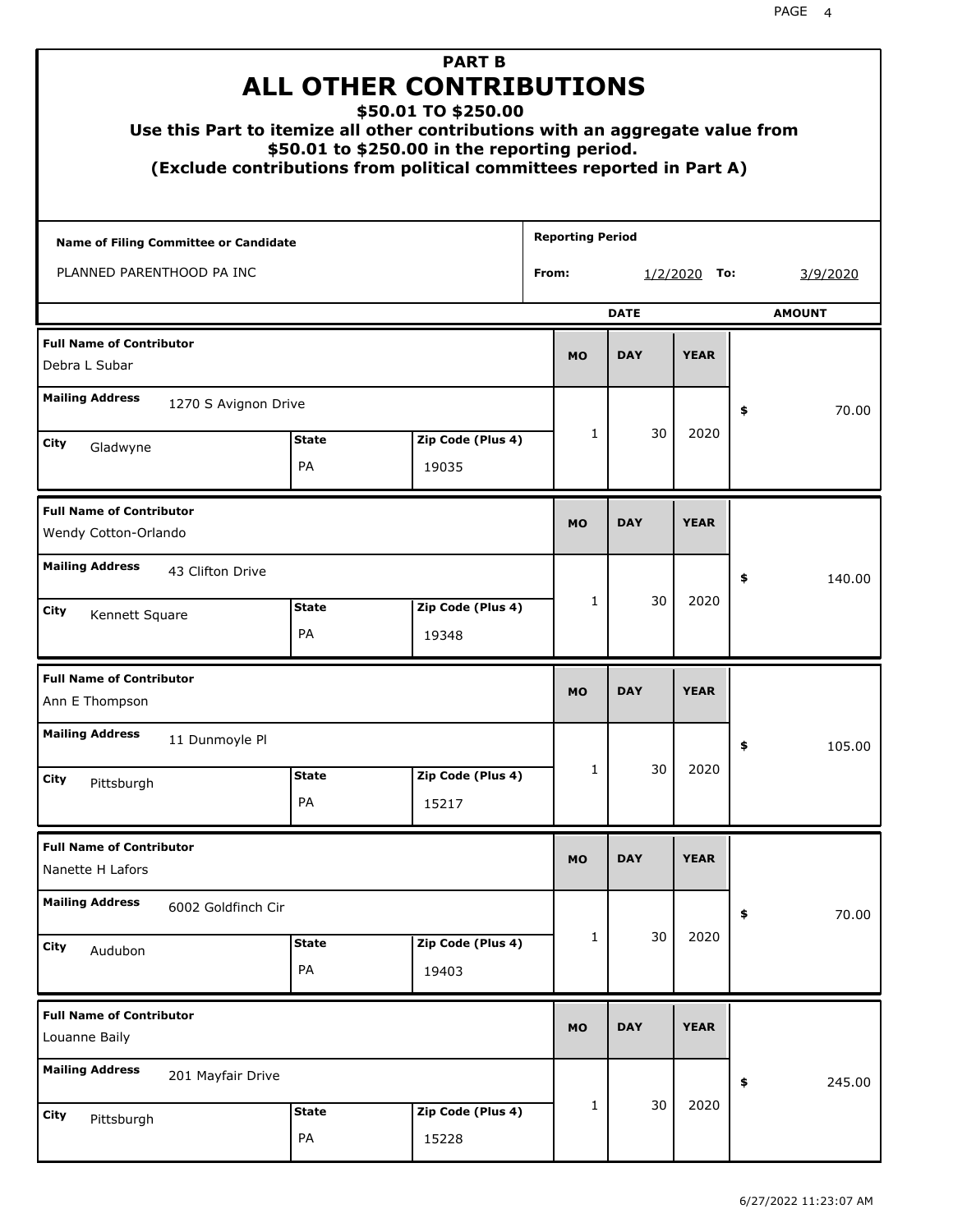| <b>Full Name of Contributor</b><br>Rebecca Foster             |                           |                    |                            | <b>MO</b> | <b>DAY</b> | <b>YEAR</b> |              |
|---------------------------------------------------------------|---------------------------|--------------------|----------------------------|-----------|------------|-------------|--------------|
| <b>Mailing Address</b>                                        | 1233 Shady avenue         |                    |                            |           |            |             | \$<br>175.00 |
| City<br>Pittsburgh                                            |                           | <b>State</b><br>PA | Zip Code (Plus 4)<br>15232 | 1         | 30         | 2020        |              |
| <b>Full Name of Contributor</b><br>Dan Connolly               |                           |                    |                            | <b>MO</b> | <b>DAY</b> | <b>YEAR</b> |              |
| <b>Mailing Address</b>                                        | 2434 Smallman St 113      |                    |                            |           |            |             | \$<br>70.00  |
| City<br>Pittsburgh                                            |                           | <b>State</b><br>PA | Zip Code (Plus 4)<br>15222 | 1         | 30         | 2020        |              |
| <b>Full Name of Contributor</b><br>Betty Jo Hirschfield Louik |                           |                    |                            | <b>MO</b> | <b>DAY</b> | <b>YEAR</b> |              |
| <b>Mailing Address</b>                                        | 750 Washington Road       |                    |                            |           |            |             | \$<br>70.00  |
| City<br>Pittsburgh                                            |                           | <b>State</b><br>PA | Zip Code (Plus 4)<br>15228 | 1         | 30         | 2020        |              |
|                                                               |                           |                    |                            |           |            |             |              |
| <b>Full Name of Contributor</b><br>Edwin Ochester             |                           |                    |                            | <b>MO</b> | <b>DAY</b> | <b>YEAR</b> |              |
| <b>Mailing Address</b>                                        | 143 Sugar Run Road        |                    |                            |           |            |             | \$<br>140.00 |
| City<br>Shelocta                                              |                           | <b>State</b><br>PA | Zip Code (Plus 4)<br>15774 | 1         | 30         | 2020        |              |
| <b>Full Name of Contributor</b><br>Larry Leahy                |                           |                    |                            | MO        | <b>DAY</b> | <b>YEAR</b> |              |
| <b>Mailing Address</b>                                        | 5888 1/2 Ellsworth Avenue |                    |                            |           |            |             | \$<br>175.00 |
| City<br>Pittsburgh                                            |                           | <b>State</b><br>PA | Zip Code (Plus 4)<br>15232 | 1         | 30         | 2020        |              |
| <b>Full Name of Contributor</b><br>Amy A Stevenson-Mayfield   |                           |                    |                            | <b>MO</b> | <b>DAY</b> | <b>YEAR</b> |              |
| <b>Mailing Address</b>                                        | 7522 Carriage Lane        |                    |                            |           | 30         | 2020        | \$<br>175.00 |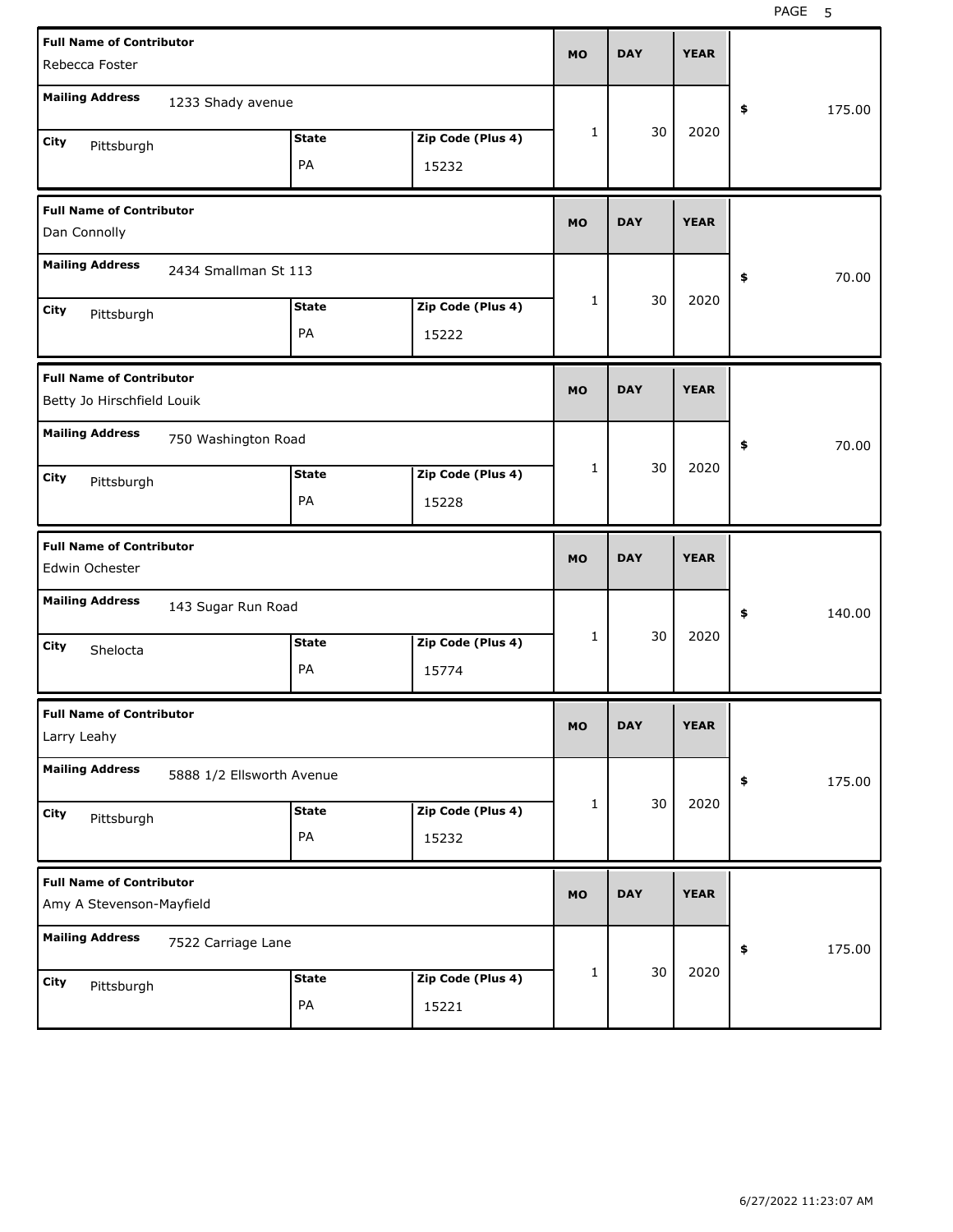| <b>Full Name of Contributor</b>                    |                        |                    |                            | <b>MO</b> | <b>DAY</b> | <b>YEAR</b> |              |  |
|----------------------------------------------------|------------------------|--------------------|----------------------------|-----------|------------|-------------|--------------|--|
| Diane M Sober                                      |                        |                    |                            |           |            |             |              |  |
| <b>Mailing Address</b>                             | 411 Jamesborough Drive |                    |                            |           |            |             | 70.00<br>\$  |  |
| City<br>Pittsburgh                                 |                        | <b>State</b>       | Zip Code (Plus 4)          | 1         | 30         | 2020        |              |  |
|                                                    |                        | PA                 | 15238                      |           |            |             |              |  |
| <b>Full Name of Contributor</b>                    |                        |                    |                            | <b>MO</b> | <b>DAY</b> | <b>YEAR</b> |              |  |
| Jill A Carnig                                      |                        |                    |                            |           |            |             |              |  |
| <b>Mailing Address</b>                             | unknown                |                    |                            |           |            |             | 70.00<br>\$  |  |
| City<br>unknown                                    |                        | <b>State</b>       | Zip Code (Plus 4)          | 1         | 30         | 2020        |              |  |
|                                                    |                        | PA                 | 17102                      |           |            |             |              |  |
| <b>Full Name of Contributor</b>                    |                        |                    |                            | <b>MO</b> | <b>DAY</b> | <b>YEAR</b> |              |  |
| Evan T Aiello                                      |                        |                    |                            |           |            |             |              |  |
| <b>Mailing Address</b>                             | 6630 Kinsman Road      |                    |                            |           |            |             | 175.00<br>\$ |  |
| City<br>Pittsburgh                                 |                        | <b>State</b>       | Zip Code (Plus 4)          | 1         | 30         | 2020        |              |  |
|                                                    |                        | PA                 | 15217                      |           |            |             |              |  |
|                                                    |                        |                    |                            |           |            |             |              |  |
| <b>Full Name of Contributor</b>                    |                        |                    |                            | <b>MO</b> | <b>DAY</b> | <b>YEAR</b> |              |  |
| Carole O Markus                                    |                        |                    |                            |           |            |             |              |  |
| <b>Mailing Address</b>                             | 112 Cardiff Road       |                    |                            |           |            |             | \$<br>175.00 |  |
| City<br>Pittsburgh                                 |                        | <b>State</b>       | Zip Code (Plus 4)          | 1         | 30         | 2020        |              |  |
|                                                    |                        | PA                 | 15237                      |           |            |             |              |  |
| <b>Full Name of Contributor</b>                    |                        |                    |                            | <b>MO</b> | <b>DAY</b> | <b>YEAR</b> |              |  |
| Ampersand Consulting                               |                        |                    |                            |           |            |             |              |  |
| <b>Mailing Address</b>                             | 3445 Butler Street     |                    |                            |           |            |             | \$<br>175.00 |  |
| City<br>Pittsburgh                                 |                        | <b>State</b>       | Zip Code (Plus 4)          | 1         | 30         | 2020        |              |  |
|                                                    |                        | PA                 | 15201                      |           |            |             |              |  |
| <b>Full Name of Contributor</b><br>Howard Reinfeld |                        |                    |                            | <b>MO</b> | <b>DAY</b> | <b>YEAR</b> |              |  |
| <b>Mailing Address</b>                             | 6329 Crombie Street    |                    |                            |           |            |             |              |  |
|                                                    |                        |                    |                            | 1         | 30         | 2020        | 105.00<br>\$ |  |
| City<br>Pittsburgh                                 |                        | <b>State</b><br>PA | Zip Code (Plus 4)<br>15217 |           |            |             |              |  |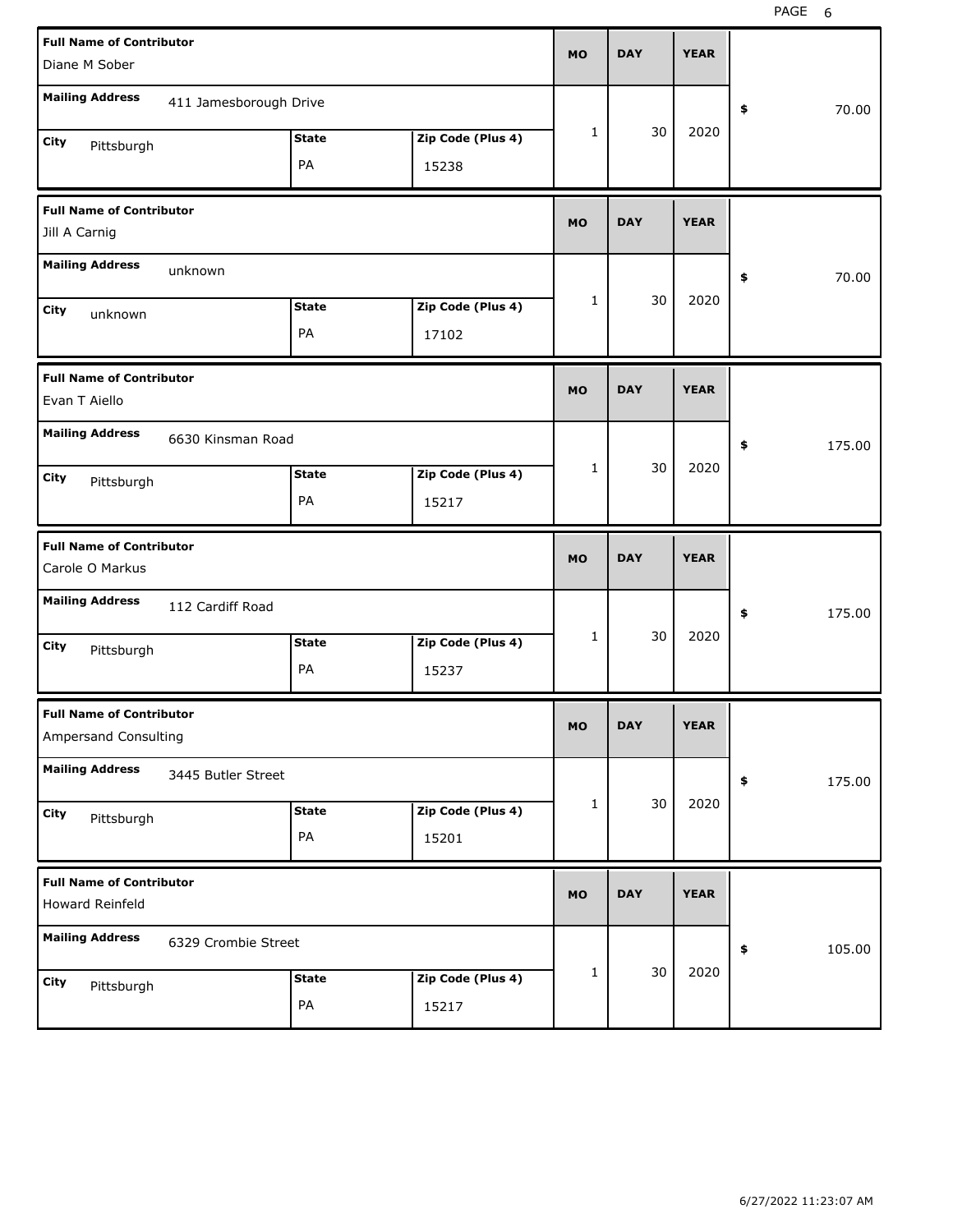| <b>Full Name of Contributor</b><br>Elizabeth Miller    |                       |                    |                            | <b>MO</b> | <b>DAY</b> | <b>YEAR</b> |              |
|--------------------------------------------------------|-----------------------|--------------------|----------------------------|-----------|------------|-------------|--------------|
| <b>Mailing Address</b>                                 | 1540 Shady Avenue     |                    |                            |           |            |             | \$<br>140.00 |
| City<br>Pittsburgh                                     |                       | <b>State</b><br>PA | Zip Code (Plus 4)<br>15217 | 1         | 30         | 2020        |              |
| <b>Full Name of Contributor</b><br>Benjamin Speiser    |                       |                    |                            | <b>MO</b> | <b>DAY</b> | <b>YEAR</b> |              |
| <b>Mailing Address</b>                                 | 1505 Denniston Street |                    |                            |           |            |             | 70.00<br>\$  |
| City<br>Pittsburgh                                     |                       | <b>State</b><br>PA | Zip Code (Plus 4)<br>15217 | 1         | 30         | 2020        |              |
| <b>Full Name of Contributor</b><br>Elizabeth A Teti    |                       |                    |                            | <b>MO</b> | <b>DAY</b> | <b>YEAR</b> |              |
| <b>Mailing Address</b>                                 | 768 Pinetree Road     |                    |                            | 1         | 30         | 2020        | 70.00<br>\$  |
| City<br>Pittsburgh                                     |                       | <b>State</b><br>PA | Zip Code (Plus 4)<br>15243 |           |            |             |              |
|                                                        |                       |                    |                            |           |            |             |              |
| <b>Full Name of Contributor</b><br>Michele Weatherly   |                       |                    |                            | <b>MO</b> | <b>DAY</b> | <b>YEAR</b> |              |
| <b>Mailing Address</b>                                 | 2328 Mill Grove Road  |                    |                            |           |            |             | 175.00<br>\$ |
| City<br>Pttsburgh                                      |                       | <b>State</b><br>PA | Zip Code (Plus 4)<br>15241 | 1         | 30         | 2020        |              |
| <b>Full Name of Contributor</b><br>Katherine Luniewski |                       |                    |                            | <b>MO</b> | <b>DAY</b> | <b>YEAR</b> |              |
| <b>Mailing Address</b>                                 | 120 Linksview Drive   |                    |                            |           |            |             | \$<br>175.00 |
| City<br>McMurray                                       |                       | <b>State</b><br>PA | Zip Code (Plus 4)<br>15317 | 1         | 30         | 2020        |              |
| <b>Full Name of Contributor</b><br>Lisa Giusti         |                       |                    |                            | <b>MO</b> | <b>DAY</b> | <b>YEAR</b> |              |
| <b>Mailing Address</b>                                 | 151 Irwin Avenue      |                    |                            | 1         | 30         | 2020        | \$<br>210.00 |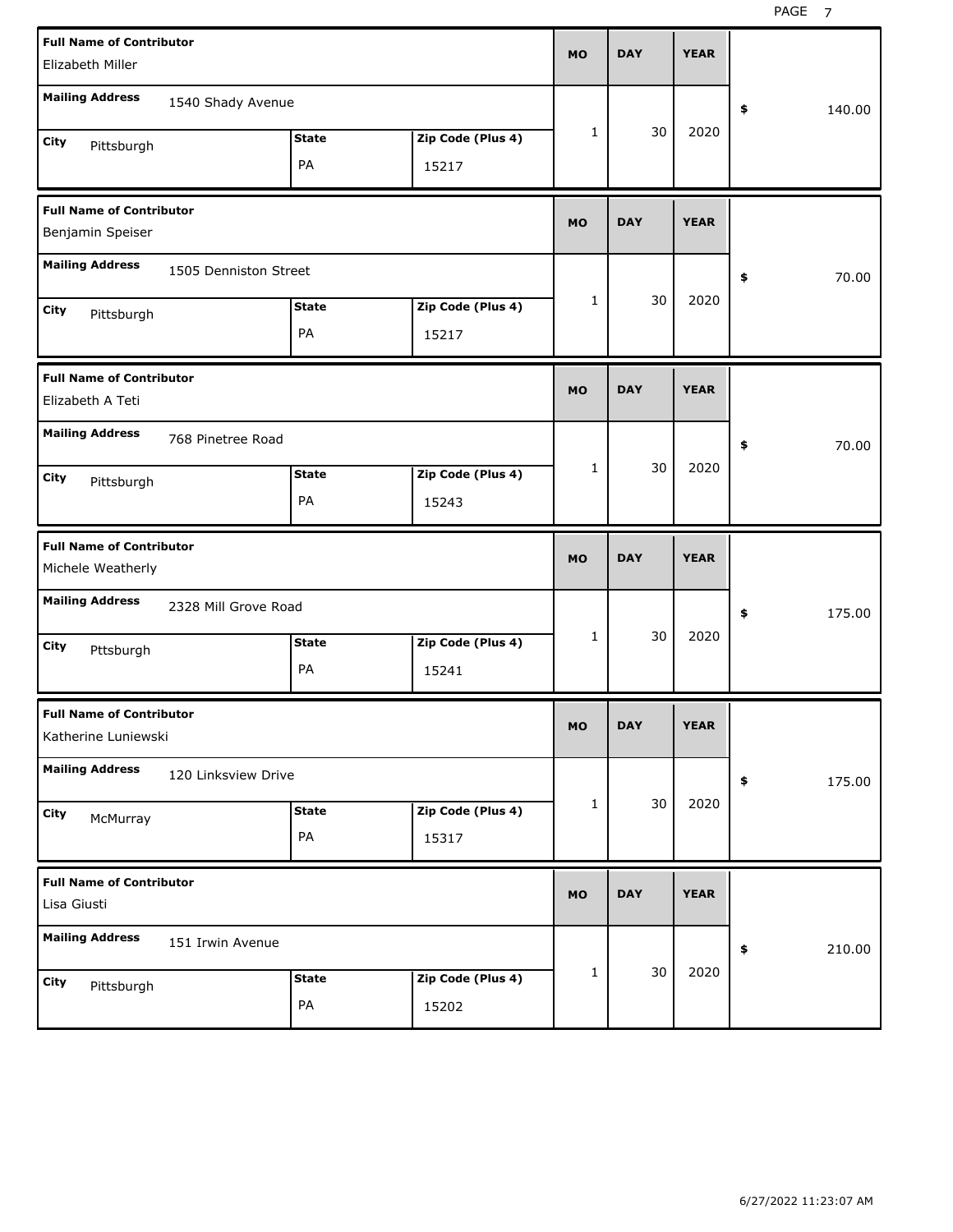| <b>Full Name of Contributor</b><br>Margret Wilson           |                               |                    |                            | <b>MO</b> | <b>DAY</b> | <b>YEAR</b> |              |
|-------------------------------------------------------------|-------------------------------|--------------------|----------------------------|-----------|------------|-------------|--------------|
| <b>Mailing Address</b>                                      | 633 Waldron Street            |                    |                            |           |            |             | \$<br>140.00 |
| City<br>Pittsburgh                                          |                               | <b>State</b><br>PA | Zip Code (Plus 4)<br>15217 | 1         | 30         | 2020        |              |
| <b>Full Name of Contributor</b><br>Sara Segel               |                               |                    |                            | <b>MO</b> | <b>DAY</b> | <b>YEAR</b> |              |
| <b>Mailing Address</b>                                      | 1720 Beechwood Blvd           |                    |                            |           |            |             | \$<br>140.00 |
| City<br>Pittsburgh                                          |                               | <b>State</b><br>PA | Zip Code (Plus 4)<br>15217 | 1         | 30         | 2020        |              |
| <b>Full Name of Contributor</b><br>Nancy A Simpronio        |                               |                    |                            | <b>MO</b> | <b>DAY</b> | <b>YEAR</b> |              |
| <b>Mailing Address</b>                                      | 5723 Kentucky Avenue          |                    |                            |           |            |             | \$<br>140.00 |
| City<br>Pittsburgh                                          |                               | <b>State</b><br>PA | Zip Code (Plus 4)<br>15232 | 1         | 30         | 2020        |              |
|                                                             |                               |                    |                            |           |            |             |              |
| <b>Full Name of Contributor</b><br>Margaret S Gilfillan     |                               |                    |                            | <b>MO</b> | <b>DAY</b> | <b>YEAR</b> |              |
| <b>Mailing Address</b>                                      | 111 Park View Drive           |                    |                            |           |            |             | \$<br>105.00 |
| City<br>Sewickley                                           |                               | <b>State</b><br>PA | Zip Code (Plus 4)<br>15143 | 1         | 30         | 2020        |              |
| <b>Full Name of Contributor</b><br>Carole King              |                               |                    |                            | мo        | <b>DAY</b> | <b>YEAR</b> |              |
| <b>Mailing Address</b>                                      | 650 Smithfield Street Ste 250 |                    |                            |           |            |             | 175.00<br>\$ |
| City<br>Pittsburgh                                          |                               | <b>State</b><br>PA | Zip Code (Plus 4)<br>15222 | 1         | 30         | 2020        |              |
| <b>Full Name of Contributor</b><br>People for Emily Kinkead |                               |                    |                            | <b>MO</b> | <b>DAY</b> | <b>YEAR</b> |              |
| <b>Mailing Address</b>                                      | 1424 Beckham Street           |                    |                            |           | 30         | 2020        | 70.00<br>\$  |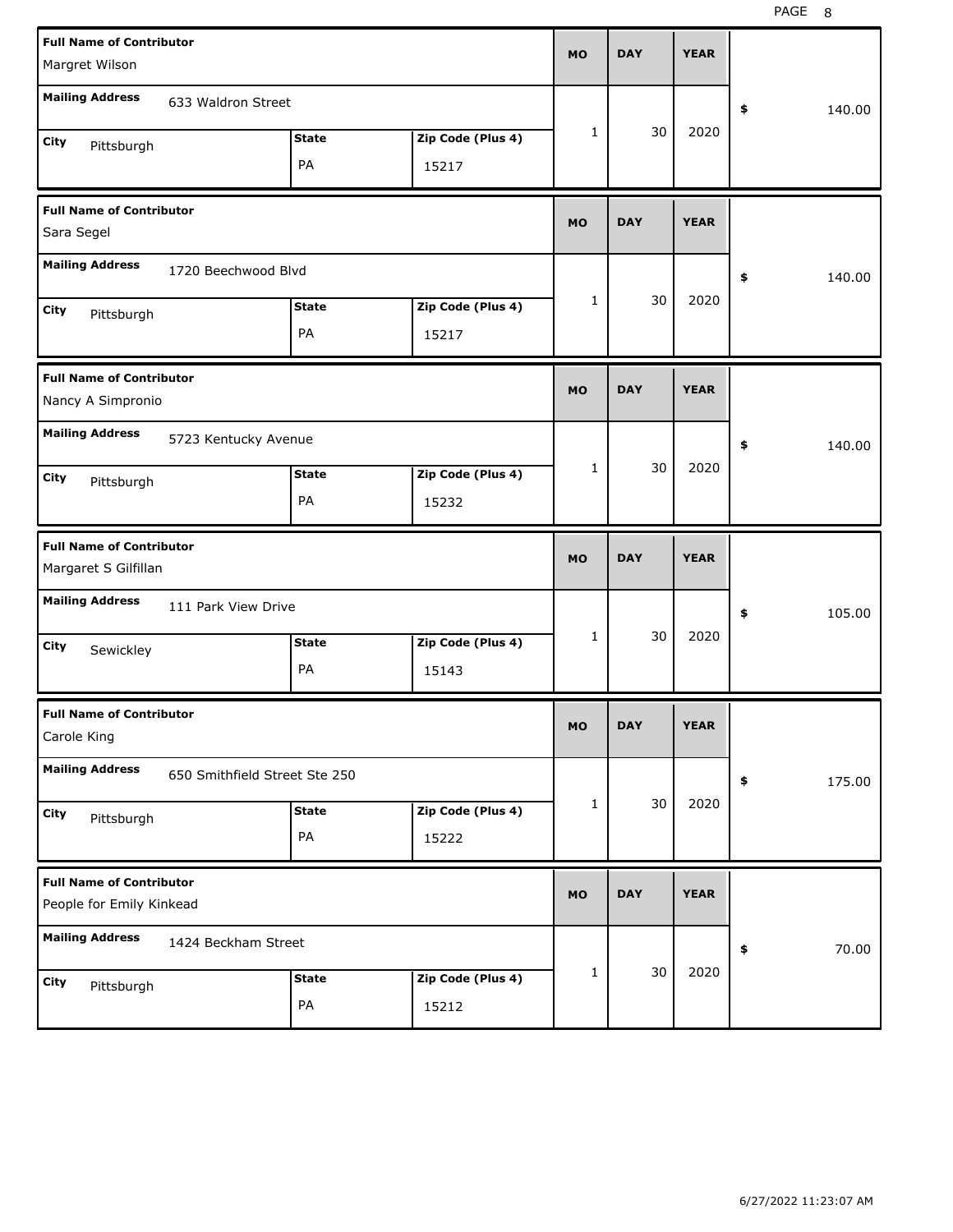| <b>Full Name of Contributor</b><br>Lori S Kaplan  |                             |                                   |                   | <b>MO</b> | <b>DAY</b> | <b>YEAR</b> |                      |       |
|---------------------------------------------------|-----------------------------|-----------------------------------|-------------------|-----------|------------|-------------|----------------------|-------|
| <b>Mailing Address</b>                            | 5617 Woodmont Street        |                                   |                   |           |            |             |                      |       |
|                                                   |                             |                                   |                   | 1         | 30         | 2020        | 175.00<br>\$         |       |
| City<br>Pittsburgh                                |                             | <b>State</b>                      | Zip Code (Plus 4) |           |            |             |                      |       |
|                                                   |                             | PA                                | 15217             |           |            |             |                      |       |
| <b>Full Name of Contributor</b><br>Ernest Simon   |                             |                                   |                   | <b>MO</b> | <b>DAY</b> | <b>YEAR</b> |                      |       |
| <b>Mailing Address</b>                            | 74 S 18th Street            |                                   |                   |           |            |             | \$                   | 70.00 |
| City                                              |                             | <b>State</b>                      | Zip Code (Plus 4) | 1         | 30         | 2020        |                      |       |
| Pittsburgh                                        |                             | PA                                | 15203             |           |            |             |                      |       |
| <b>Full Name of Contributor</b><br>Donna J Bauman |                             |                                   |                   | <b>MO</b> | <b>DAY</b> | <b>YEAR</b> |                      |       |
| <b>Mailing Address</b>                            | 2405 Traci Drive            |                                   |                   |           |            |             | \$<br>112.00         |       |
| City<br>Pittsburgh                                |                             | <b>State</b>                      | Zip Code (Plus 4) | 1         | 30         | 2020        |                      |       |
|                                                   |                             | PA                                | 15237             |           |            |             |                      |       |
|                                                   |                             |                                   |                   |           |            |             |                      |       |
| <b>Full Name of Contributor</b><br>Ann T Nugent   |                             |                                   |                   | <b>MO</b> | <b>DAY</b> | <b>YEAR</b> |                      |       |
| <b>Mailing Address</b>                            |                             | 1382 Newtown Langhorne ROad F-106 |                   |           |            |             | \$<br>210.00         |       |
| City<br>Newtown                                   |                             | <b>State</b>                      | Zip Code (Plus 4) | 1         | 30         | 2020        |                      |       |
|                                                   |                             | PA                                | 18940             |           |            |             |                      |       |
| <b>Full Name of Contributor</b><br>Gail B Keim    |                             |                                   |                   | <b>MO</b> | <b>DAY</b> | <b>YEAR</b> |                      |       |
| <b>Mailing Address</b>                            | 1382 Newtown Langhorne ROad |                                   |                   |           |            |             | $\pmb{\$}$           | 70.00 |
| City                                              |                             | <b>State</b>                      | Zip Code (Plus 4) | 1         | 30         | 2020        |                      |       |
| Newtown                                           |                             | PA                                | 18940             |           |            |             |                      |       |
| <b>Full Name of Contributor</b><br>Jane Dodson    |                             |                                   |                   | <b>MO</b> | <b>DAY</b> | <b>YEAR</b> |                      |       |
| <b>Mailing Address</b>                            | 806 Church Road             |                                   |                   |           |            |             | $\pmb{\$}$<br>175.00 |       |
| City<br>York                                      |                             | <b>State</b>                      | Zip Code (Plus 4) | 1         | 30         | 2020        |                      |       |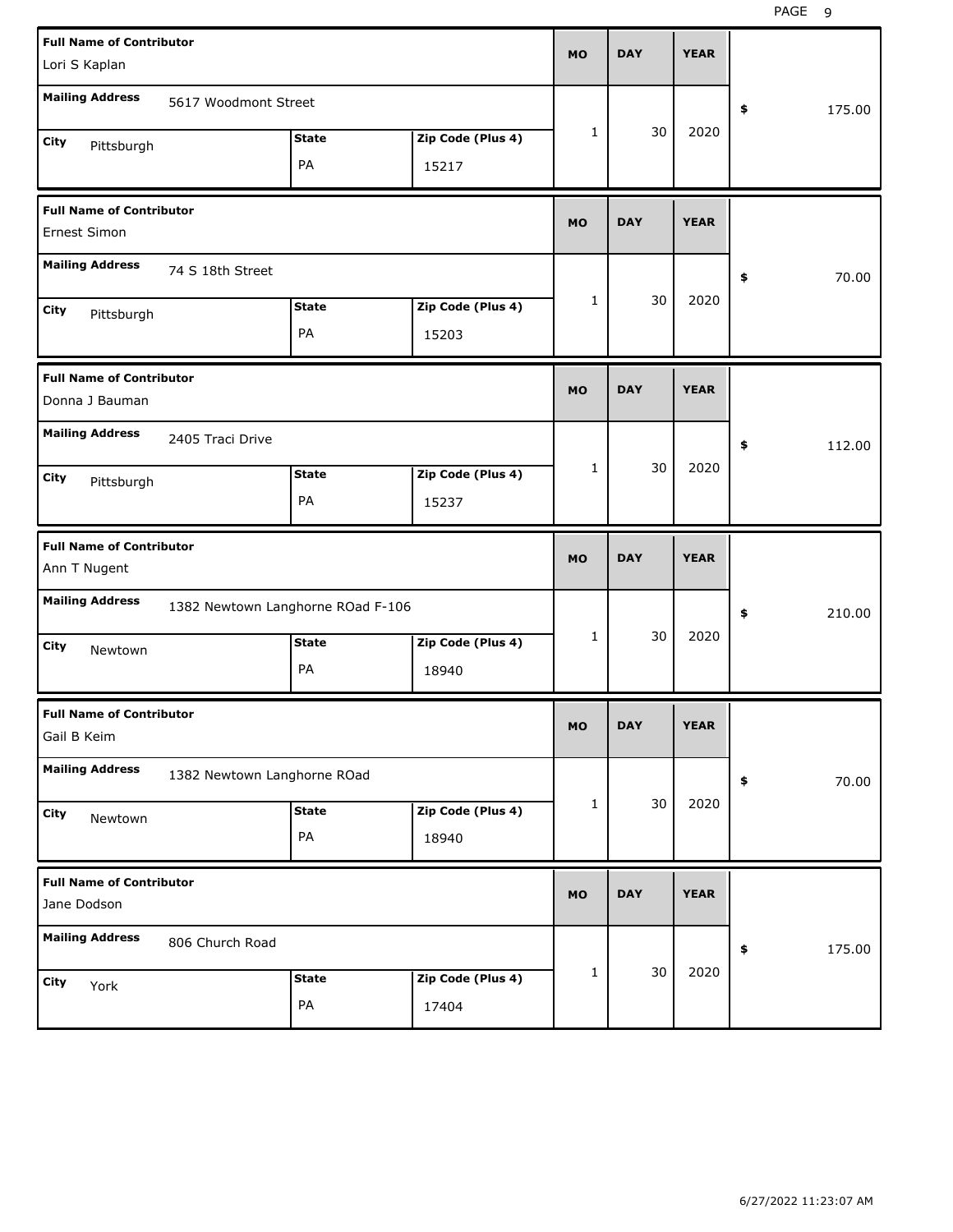| <b>Full Name of Contributor</b><br>Michel Allen   |                        |                    |                            | <b>MO</b> | <b>DAY</b> | <b>YEAR</b> |                     |
|---------------------------------------------------|------------------------|--------------------|----------------------------|-----------|------------|-------------|---------------------|
| <b>Mailing Address</b>                            | 890 Jefferson Way      |                    |                            |           |            |             | 70.00<br>\$         |
| City<br>West Chester                              |                        | <b>State</b><br>PA | Zip Code (Plus 4)<br>19380 | 1         | 30         | 2020        |                     |
| <b>Full Name of Contributor</b><br>Susan Stedman  |                        |                    |                            | <b>MO</b> | <b>DAY</b> | <b>YEAR</b> |                     |
| <b>Mailing Address</b>                            | 5 Park Avenue          |                    |                            |           |            |             | 84.00<br>\$         |
| City<br>Paoli                                     |                        | <b>State</b><br>PA | Zip Code (Plus 4)<br>19301 | 1         | 30         | 2020        |                     |
| <b>Full Name of Contributor</b><br>Cynthia Chuang |                        |                    |                            | <b>MO</b> | <b>DAY</b> | <b>YEAR</b> |                     |
| <b>Mailing Address</b>                            | 340 E Chocolate Avenue |                    |                            |           |            |             | 175.00<br>\$        |
| City<br>Hershey                                   |                        | <b>State</b><br>PA | Zip Code (Plus 4)<br>17033 | 1         | 30         | 2020        |                     |
|                                                   |                        |                    |                            |           |            |             |                     |
| <b>Full Name of Contributor</b><br>Helen Bosley   |                        |                    |                            | <b>MO</b> | <b>DAY</b> | <b>YEAR</b> |                     |
| <b>Mailing Address</b>                            | 546 Palmer Farm Drive  |                    |                            |           |            |             | \$<br>70.00         |
| City<br>Yardley                                   |                        | <b>State</b><br>PA | Zip Code (Plus 4)<br>19067 | 1         | 30         | 2020        |                     |
| <b>Full Name of Contributor</b><br>James Dillard  |                        |                    |                            | <b>MO</b> | <b>DAY</b> | <b>YEAR</b> |                     |
| <b>Mailing Address</b>                            | 106 Old Railroad Lane  |                    |                            |           |            |             | 70.00<br>$\pmb{\$}$ |
| City<br>Port Matilda                              |                        | <b>State</b><br>PA | Zip Code (Plus 4)<br>16870 | 1         | 30         | 2020        |                     |
| <b>Full Name of Contributor</b><br>Helen Bosley   |                        |                    |                            | <b>MO</b> | <b>DAY</b> | <b>YEAR</b> |                     |
| <b>Mailing Address</b>                            | 546 Palmer Farm Drive  |                    |                            |           | 30         | 2020        | 70.00<br>\$         |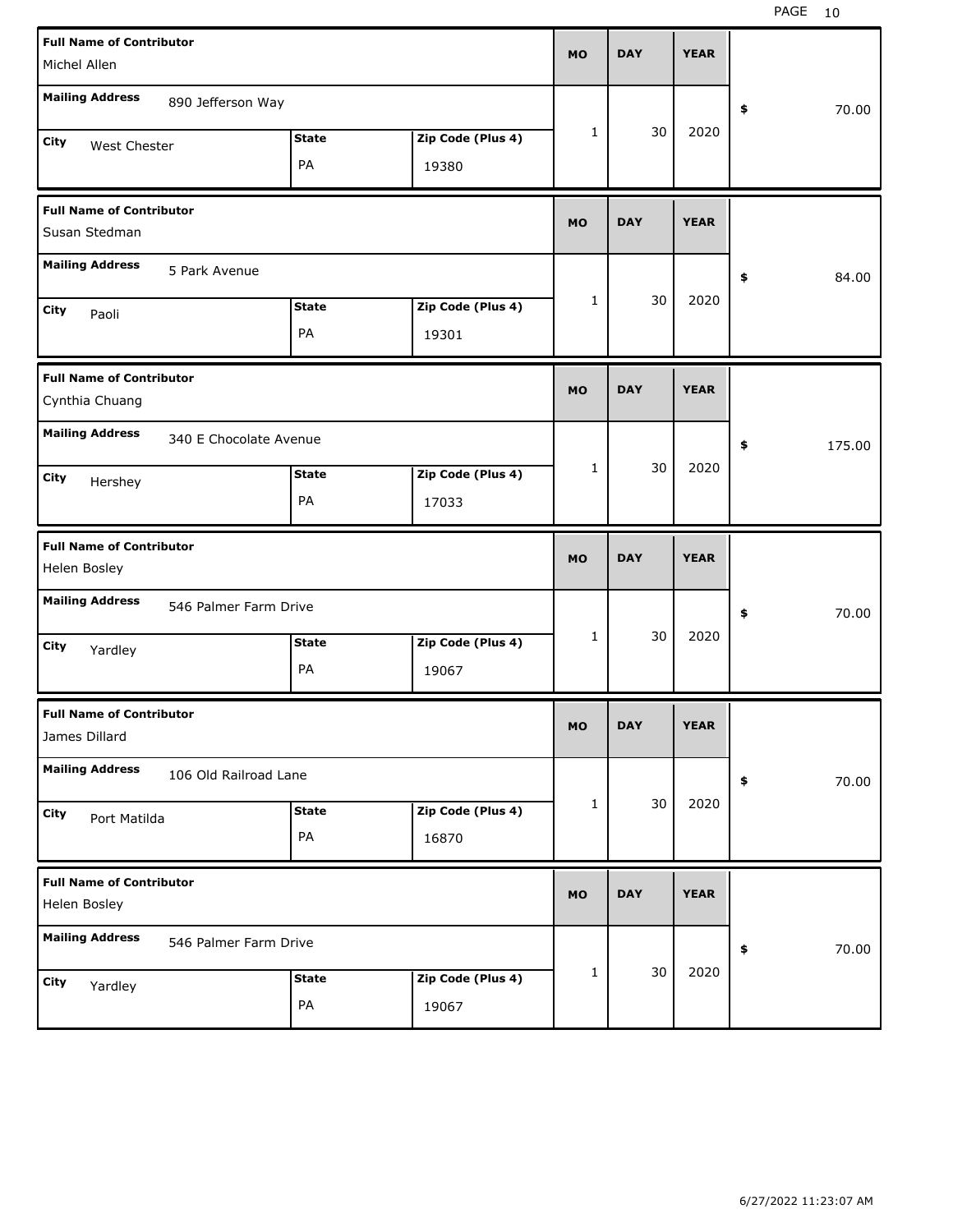| <b>Full Name of Contributor</b><br>Cynthia Chuang   |                        |                   | <b>MO</b> | <b>DAY</b> | <b>YEAR</b> |              |  |
|-----------------------------------------------------|------------------------|-------------------|-----------|------------|-------------|--------------|--|
| <b>Mailing Address</b>                              | 340 E Chocolate Avenue |                   |           |            |             | 175.00<br>\$ |  |
| City<br>Hershey                                     | <b>State</b>           | Zip Code (Plus 4) | 1         | 30         | 2020        |              |  |
|                                                     | PA                     | 17033             |           |            |             |              |  |
| <b>Full Name of Contributor</b><br>Gwen P Gentile   |                        |                   | <b>MO</b> | <b>DAY</b> | <b>YEAR</b> |              |  |
| <b>Mailing Address</b><br>unknown                   |                        |                   |           |            |             | 70.00<br>\$  |  |
| City<br>unknown                                     | <b>State</b>           | Zip Code (Plus 4) | 1         | 30         | 2020        |              |  |
|                                                     | PA                     | 17102             |           |            |             |              |  |
| <b>Full Name of Contributor</b><br>Karen Nilsen     |                        |                   | <b>MO</b> | <b>DAY</b> | <b>YEAR</b> |              |  |
| <b>Mailing Address</b>                              | 22413 Anns Choice Way  |                   |           |            |             | 70.00<br>\$  |  |
| City<br>Warminster                                  | <b>State</b>           | Zip Code (Plus 4) | 1         | 30         | 2020        |              |  |
|                                                     | PA                     | 18974             |           |            |             |              |  |
|                                                     |                        |                   |           |            |             |              |  |
| <b>Full Name of Contributor</b><br>Ellen Deutsch    |                        |                   | <b>MO</b> | <b>DAY</b> | <b>YEAR</b> |              |  |
| <b>Mailing Address</b>                              | 465 Bancroft Road      |                   |           |            |             | 175.00<br>\$ |  |
| City<br>Media                                       | <b>State</b>           | Zip Code (Plus 4) | 1         | 30         | 2020        |              |  |
|                                                     | PA                     | 19063             |           |            |             |              |  |
| <b>Full Name of Contributor</b><br>Anne Newman      |                        |                   | MU.       | <b>DAY</b> | YEAR        |              |  |
| <b>Mailing Address</b>                              | 155 Winfield Drive     |                   |           |            |             | 175.00<br>\$ |  |
| City                                                | <b>State</b>           | Zip Code (Plus 4) | 1         | 30         | 2020        |              |  |
| Camp Hill                                           | PA                     | 17011             |           |            |             |              |  |
| <b>Full Name of Contributor</b><br>Lisa M Stillwell |                        |                   | <b>MO</b> | <b>DAY</b> | <b>YEAR</b> |              |  |
| <b>Mailing Address</b>                              | 513 W Orange Street    |                   |           |            |             | 70.00<br>\$  |  |
| City<br>Lancaster                                   | <b>State</b>           | Zip Code (Plus 4) | 1         | 30         | 2020        |              |  |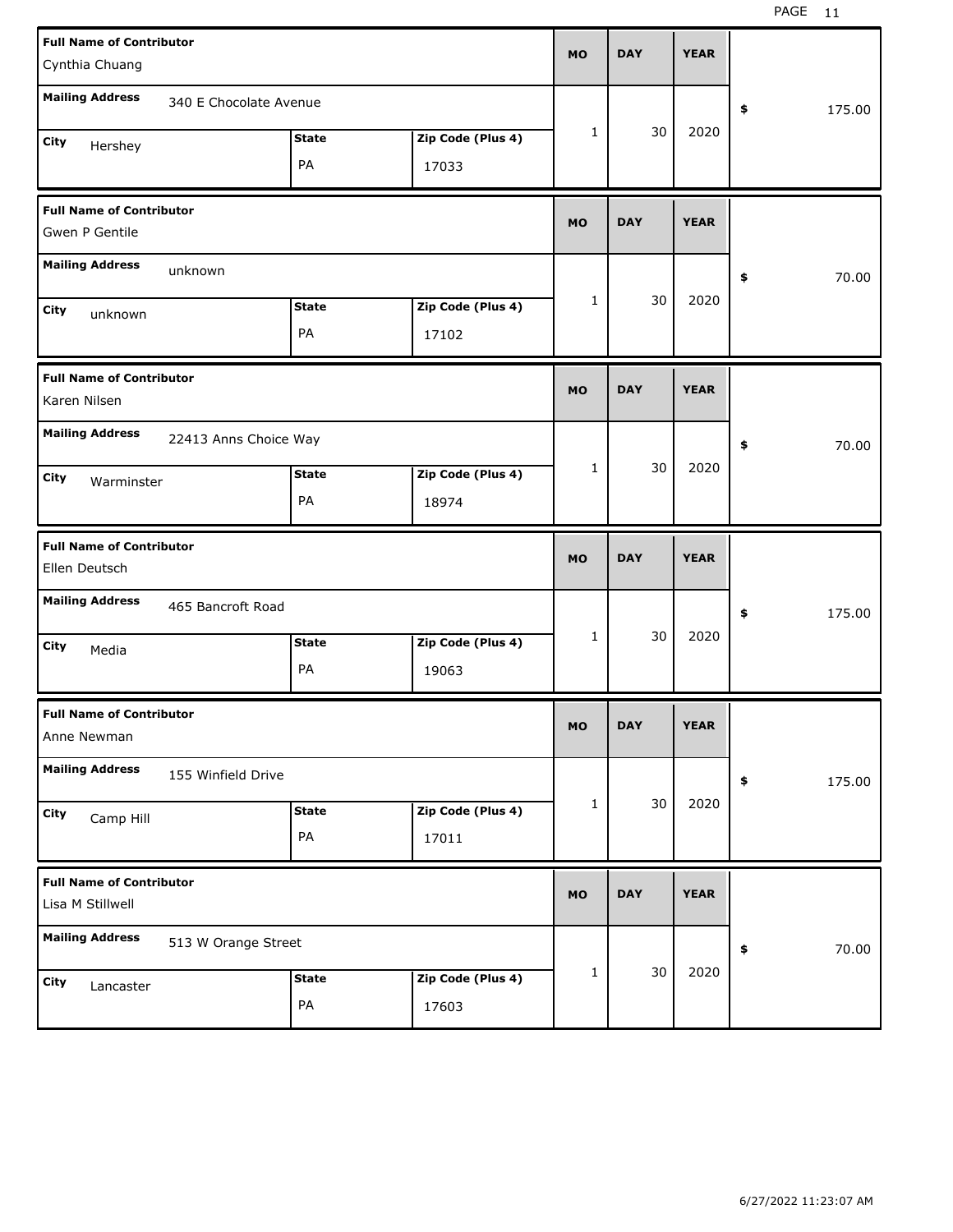| <b>Full Name of Contributor</b>                         |                                   |              |                   |           |            |             |              |
|---------------------------------------------------------|-----------------------------------|--------------|-------------------|-----------|------------|-------------|--------------|
| Ronald W Joines Jr                                      |                                   |              |                   | <b>MO</b> | <b>DAY</b> | <b>YEAR</b> |              |
| <b>Mailing Address</b>                                  | 121 Mansion Drive                 |              |                   |           |            |             | 70.00<br>\$  |
| City                                                    |                                   | <b>State</b> | Zip Code (Plus 4) | 1         | 30         | 2020        |              |
| Media                                                   |                                   | PA           | 19063             |           |            |             |              |
| <b>Full Name of Contributor</b><br>Barbara Mastriano    |                                   |              |                   | <b>MO</b> | <b>DAY</b> | <b>YEAR</b> |              |
| <b>Mailing Address</b>                                  | 1901 JOhn F Kennedy Blvd Apt 2418 |              |                   |           |            |             | 70.00<br>\$  |
| City<br>Philadelphia                                    |                                   | <b>State</b> | Zip Code (Plus 4) | 1         | 30         | 2020        |              |
|                                                         |                                   | PA           | 19103             |           |            |             |              |
| <b>Full Name of Contributor</b><br>Elizabeth W Bamford  |                                   |              |                   | <b>MO</b> | <b>DAY</b> | <b>YEAR</b> |              |
| <b>Mailing Address</b>                                  | 1070 Wheatland Avenue             |              |                   |           |            |             | \$<br>70.00  |
| City<br>Lancaster                                       |                                   | <b>State</b> | Zip Code (Plus 4) | 1         | 30         | 2020        |              |
|                                                         |                                   | PA           | 17603             |           |            |             |              |
|                                                         |                                   |              |                   |           |            |             |              |
| <b>Full Name of Contributor</b><br>Darcy McMahen Gibb   |                                   |              |                   | <b>MO</b> | <b>DAY</b> | <b>YEAR</b> |              |
| <b>Mailing Address</b>                                  | 311 S Waterloo Road               |              |                   |           |            |             | \$<br>70.00  |
| City                                                    |                                   | <b>State</b> | Zip Code (Plus 4) | 1         | 30         | 2020        |              |
| Devon                                                   |                                   | PA           | 19333             |           |            |             |              |
| <b>Full Name of Contributor</b><br>Robert R Donecker    |                                   |              |                   | MO        | <b>DAY</b> | <b>YEAR</b> |              |
| <b>Mailing Address</b>                                  | 13 Crosslands Drive               |              |                   |           |            |             | 175.00<br>\$ |
| City                                                    |                                   | <b>State</b> | Zip Code (Plus 4) | 1         | 30         | 2020        |              |
| Kennett Square                                          |                                   | PA           | 19348             |           |            |             |              |
| <b>Full Name of Contributor</b><br><b>Bruce T SLaff</b> |                                   |              |                   | <b>MO</b> | <b>DAY</b> | <b>YEAR</b> |              |
| <b>Mailing Address</b>                                  | 31 Eden View ROad, Apt 252        |              |                   |           |            |             | 189.00<br>\$ |
| City<br>Elizabethtown                                   |                                   | <b>State</b> | Zip Code (Plus 4) | 1         | 30         | 2020        |              |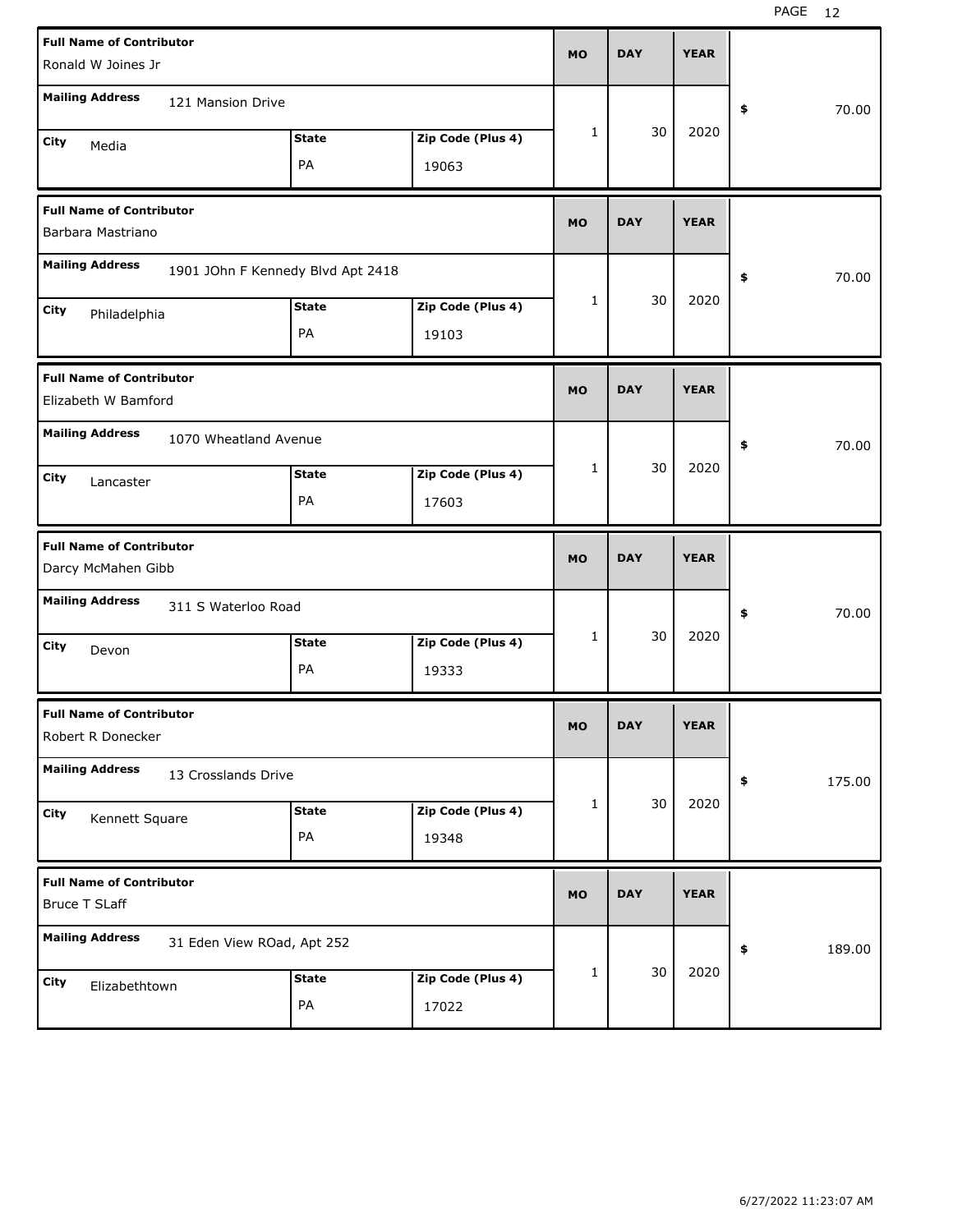| <b>Full Name of Contributor</b><br>Carolyn W Spivak   |                           |                    |                            | <b>MO</b> | <b>DAY</b> | <b>YEAR</b> |                       |
|-------------------------------------------------------|---------------------------|--------------------|----------------------------|-----------|------------|-------------|-----------------------|
| <b>Mailing Address</b>                                | 3300 Darby Road, Apt 5304 |                    |                            |           |            |             | 70.00<br>\$           |
| City<br>Haverford                                     |                           | <b>State</b><br>PA | Zip Code (Plus 4)<br>19041 | 1         | 30         | 2020        |                       |
| <b>Full Name of Contributor</b><br>Douglas Ross       |                           |                    |                            | <b>MO</b> | <b>DAY</b> | <b>YEAR</b> |                       |
| <b>Mailing Address</b>                                | 684 Deer Ct               |                    |                            |           |            |             | 70.00<br>\$           |
| City<br>Lewisberry                                    |                           | <b>State</b><br>PA | Zip Code (Plus 4)<br>17339 | 1         | 30         | 2020        |                       |
| <b>Full Name of Contributor</b><br>Oliver Reilly      |                           |                    |                            | <b>MO</b> | <b>DAY</b> | <b>YEAR</b> |                       |
| <b>Mailing Address</b>                                | unknown                   |                    |                            |           |            |             | 68.08<br>\$           |
| City<br>unknown                                       |                           | <b>State</b><br>PA | Zip Code (Plus 4)<br>17102 | 1         | 30         | 2020        |                       |
|                                                       |                           |                    |                            |           |            |             |                       |
| <b>Full Name of Contributor</b><br>Carolyn Meriwether |                           |                    |                            | <b>MO</b> | <b>DAY</b> | <b>YEAR</b> |                       |
| <b>Mailing Address</b>                                | unknown                   |                    |                            |           |            |             | 136.15<br>\$          |
| City<br>unknown                                       |                           | <b>State</b><br>PA | Zip Code (Plus 4)<br>17102 | 1         | 30         | 2020        |                       |
| <b>Full Name of Contributor</b><br>Amy Douglass       |                           |                    |                            | МO        | <b>DAY</b> | <b>YEAR</b> |                       |
| <b>Mailing Address</b>                                | unknown                   |                    |                            |           |            |             | 170.18<br>$\clubsuit$ |
| City<br>unknown                                       |                           | <b>State</b><br>PA | Zip Code (Plus 4)<br>17102 | 1         | 30         | 2020        |                       |
| <b>Full Name of Contributor</b><br>WIlliam Peet       |                           |                    |                            | <b>MO</b> | <b>DAY</b> | <b>YEAR</b> |                       |
| <b>Mailing Address</b>                                | unkown                    |                    |                            |           | 30         | 2020        | 68.08<br>$\clubsuit$  |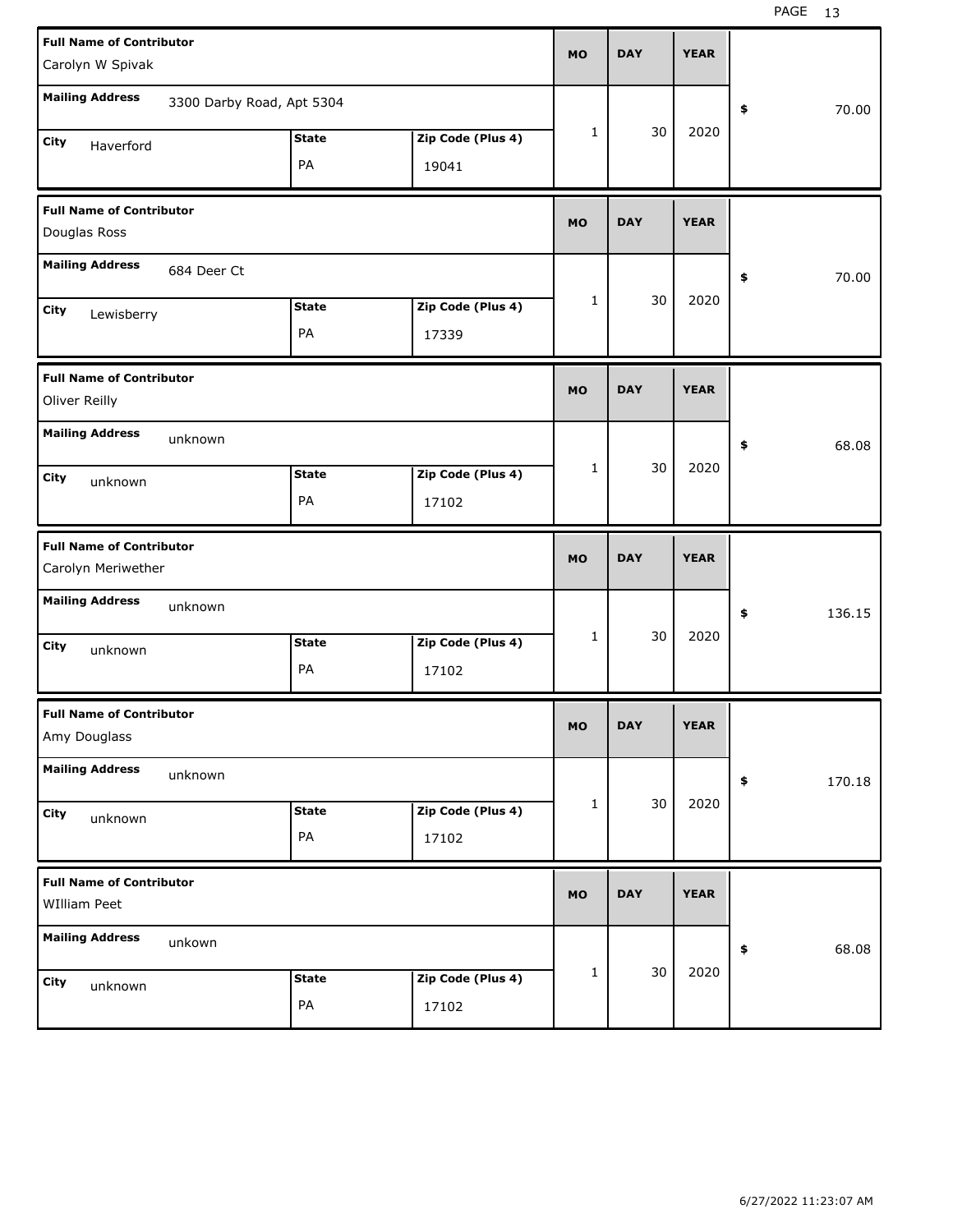| <b>Full Name of Contributor</b><br>Stacy Shillinger      |                      |                    |                            | <b>MO</b>      | <b>DAY</b>     | <b>YEAR</b> |              |
|----------------------------------------------------------|----------------------|--------------------|----------------------------|----------------|----------------|-------------|--------------|
| <b>Mailing Address</b>                                   | unknown              |                    |                            |                |                |             | \$<br>68.08  |
| City<br>unknown                                          |                      | <b>State</b><br>PA | Zip Code (Plus 4)<br>17102 | 1              | 30             | 2020        |              |
| <b>Full Name of Contributor</b><br>Peter Jodik           |                      |                    |                            | <b>MO</b>      | <b>DAY</b>     | <b>YEAR</b> |              |
| <b>Mailing Address</b>                                   | 44 N West Street     |                    |                            |                |                |             | \$<br>105.00 |
| City<br>Allentown                                        |                      | <b>State</b><br>PA | Zip Code (Plus 4)<br>18102 | 2              | $\overline{2}$ | 2020        |              |
| <b>Full Name of Contributor</b><br>Midge E Sokol         |                      |                    |                            | <b>MO</b>      | <b>DAY</b>     | <b>YEAR</b> |              |
| <b>Mailing Address</b>                                   | 999 Briar Lane       |                    |                            |                |                |             | \$<br>70.00  |
| City<br>Pottstown                                        |                      | <b>State</b><br>PA | Zip Code (Plus 4)<br>19464 | $\overline{2}$ | $\overline{2}$ | 2020        |              |
|                                                          |                      |                    |                            |                |                |             |              |
| <b>Full Name of Contributor</b><br>Christine I Oaklander |                      |                    |                            | <b>MO</b>      | <b>DAY</b>     | <b>YEAR</b> |              |
| <b>Mailing Address</b>                                   | 19 S Franklin Street |                    |                            |                |                |             | \$<br>70.00  |
| City<br>Allentown                                        |                      | <b>State</b><br>PA | Zip Code (Plus 4)<br>18102 | 2              | $\overline{2}$ | 2020        |              |
| <b>Full Name of Contributor</b><br>Elsbeth G Haymon      |                      |                    |                            | <b>MO</b>      | DAY            | YEAK        |              |
| <b>Mailing Address</b>                                   | 2711 Allen Street    |                    |                            |                |                |             | 70.00<br>\$  |
| City<br>Allentown                                        |                      | <b>State</b><br>PA | Zip Code (Plus 4)<br>18104 | 1              | 30             | 2020        |              |
| <b>Full Name of Contributor</b><br>andrea Denny Foucek   |                      |                    |                            | <b>MO</b>      | <b>DAY</b>     | <b>YEAR</b> |              |
| <b>Mailing Address</b>                                   | 2911 Chew Street     |                    |                            | 1              | 30             | 2020        | 70.00<br>\$  |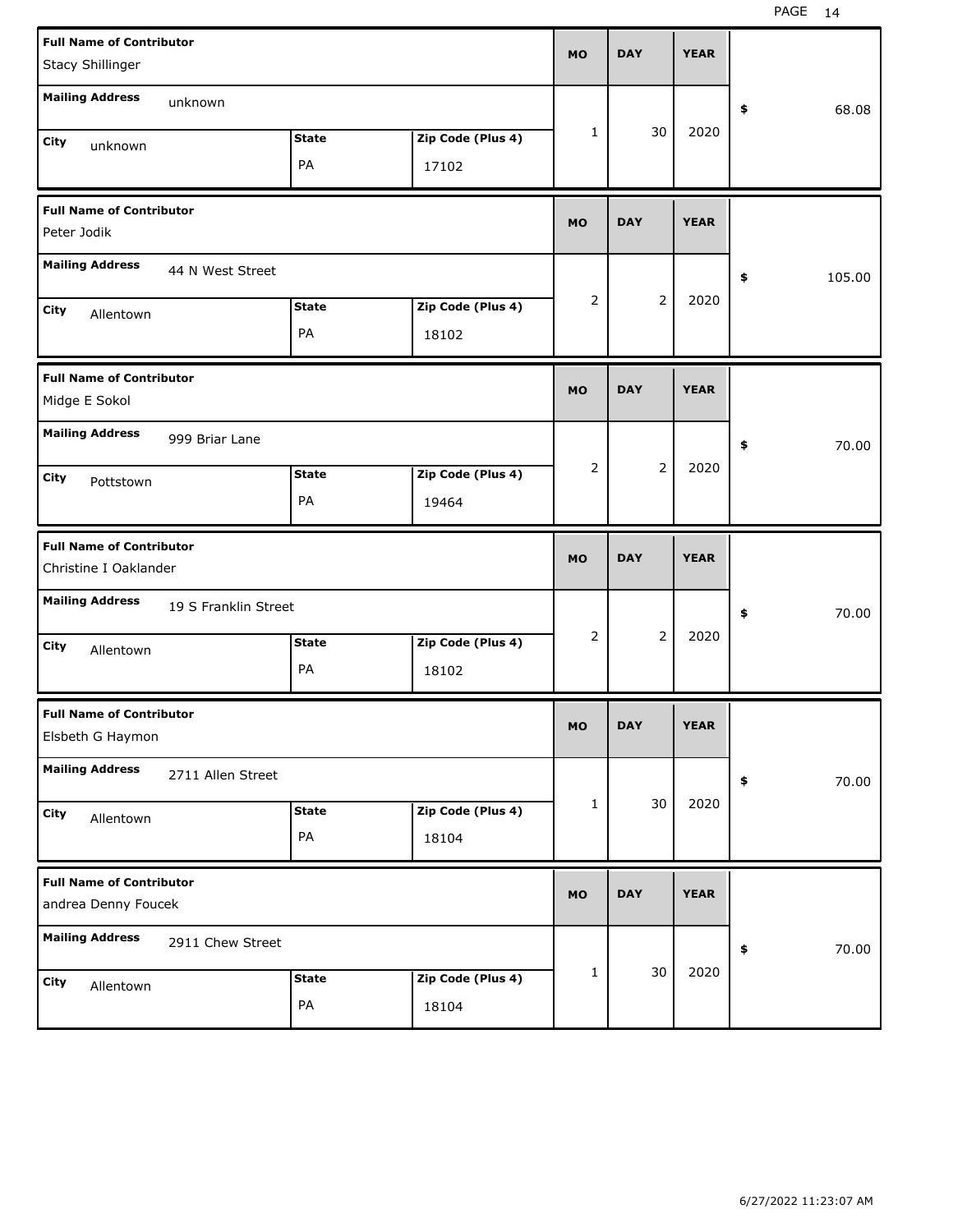| <b>Full Name of Contributor</b><br>Lucindalea Bethmann McCarthy |                    | <b>MO</b>                  | <b>DAY</b> | <b>YEAR</b> |             |              |
|-----------------------------------------------------------------|--------------------|----------------------------|------------|-------------|-------------|--------------|
| <b>Mailing Address</b><br>1320 Bonnie avenue                    |                    |                            |            |             |             | 70.00<br>\$  |
| City<br>Bethlehem                                               | <b>State</b><br>PA | Zip Code (Plus 4)<br>18017 | 1          | 30          | 2020        |              |
| <b>Full Name of Contributor</b><br>Terri A Bartholomew          |                    |                            | <b>MO</b>  | <b>DAY</b>  | <b>YEAR</b> |              |
| <b>Mailing Address</b><br>317 N Broad Street                    |                    |                            |            |             |             | \$<br>70.00  |
| City<br>Allentown                                               | <b>State</b><br>PA | Zip Code (Plus 4)<br>18104 | 1          | 30          | 2020        |              |
| <b>Full Name of Contributor</b><br>Marion Pierce Edwards        |                    |                            | <b>MO</b>  | <b>DAY</b>  | <b>YEAR</b> |              |
| <b>Mailing Address</b><br>5291 Northwood Drive                  |                    |                            |            |             |             | \$<br>70.00  |
| City<br>Center Valley                                           | <b>State</b><br>PA | Zip Code (Plus 4)<br>18034 | 1          | 30          | 2020        |              |
|                                                                 |                    |                            |            |             |             |              |
| <b>Full Name of Contributor</b><br>Henry H Fetterman Jr         |                    |                            | <b>MO</b>  | <b>DAY</b>  | <b>YEAR</b> |              |
| <b>Mailing Address</b><br>2044 W Walnut Street                  |                    |                            |            |             |             | \$<br>70.00  |
| City<br>Allentown                                               | <b>State</b><br>PA | Zip Code (Plus 4)<br>18104 | 1          | 30          | 2020        |              |
| <b>Full Name of Contributor</b><br>Nora Goldstein               |                    |                            | МO         | <b>DAY</b>  | <b>YEAR</b> |              |
| <b>Mailing Address</b><br>411 Barrett Road                      |                    |                            |            |             |             | 105.00<br>\$ |
| City<br>Emmaus                                                  | <b>State</b><br>PA | Zip Code (Plus 4)<br>18049 | 1          | 30          | 2020        |              |
| <b>Full Name of Contributor</b><br>Hannah E Clark               |                    |                            | <b>MO</b>  | <b>DAY</b>  | <b>YEAR</b> |              |
| <b>Mailing Address</b><br>1739 W Greenleaf Street               |                    |                            |            | 30          | 2020        | 70.00<br>\$  |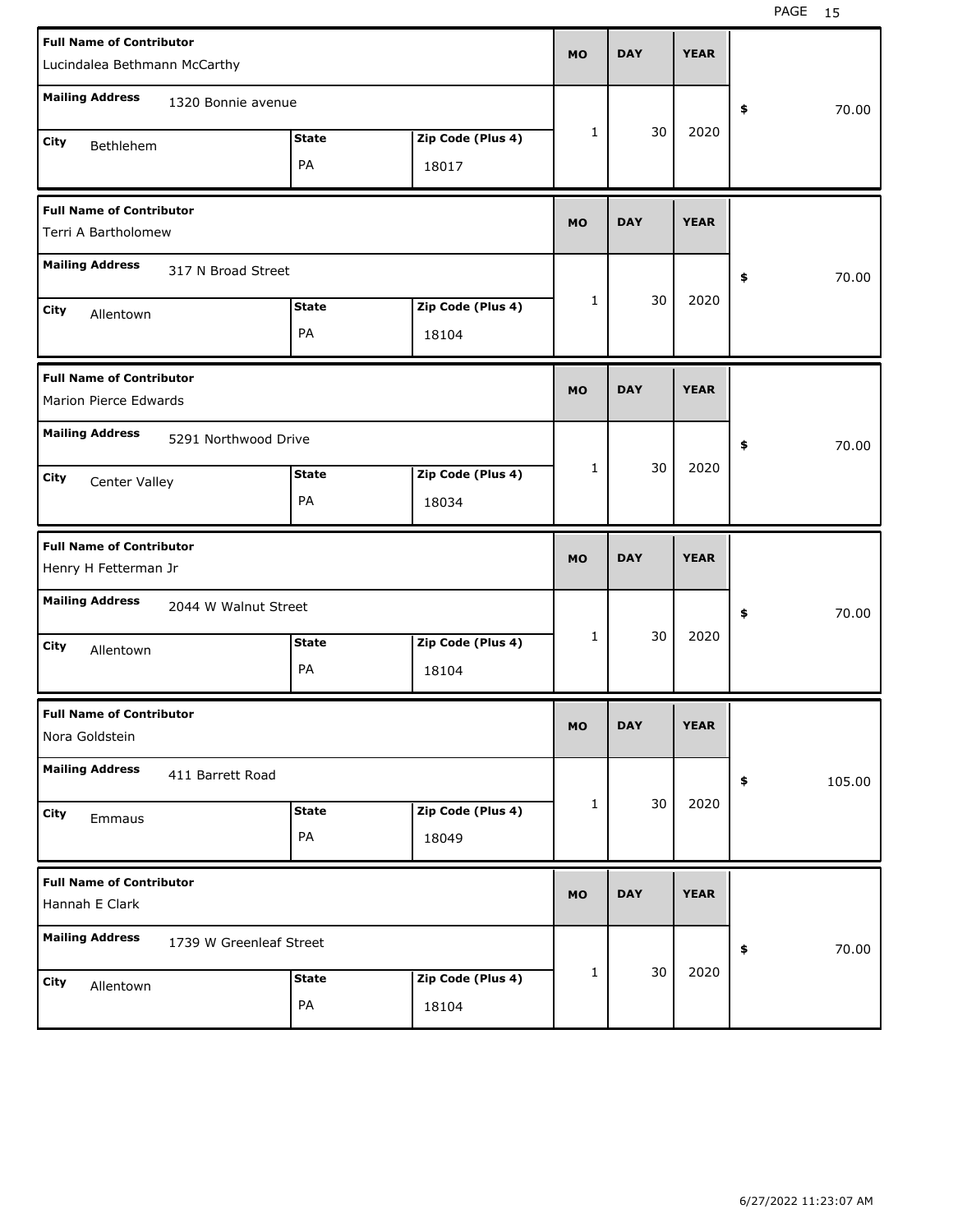| <b>Full Name of Contributor</b><br>Barnet H Fraenkel |                                     | <b>MO</b>    | <b>DAY</b>        | <b>YEAR</b> |            |             |              |
|------------------------------------------------------|-------------------------------------|--------------|-------------------|-------------|------------|-------------|--------------|
|                                                      |                                     |              |                   |             |            |             |              |
| <b>Mailing Address</b>                               | 4336 Farmington Cir                 |              |                   |             |            |             | 70.00<br>\$  |
| <b>City</b><br>Allentown                             |                                     | <b>State</b> | Zip Code (Plus 4) | 1           | 30         | 2020        |              |
|                                                      |                                     | PA           | 18104             |             |            |             |              |
| <b>Full Name of Contributor</b>                      |                                     |              |                   |             |            |             |              |
| Ian M Carlis                                         | <b>MO</b>                           | <b>DAY</b>   | <b>YEAR</b>       |             |            |             |              |
| <b>Mailing Address</b>                               | 3424 W Congress Street              |              |                   |             |            |             | 70.00<br>\$  |
| City<br>Allentown                                    |                                     | <b>State</b> | Zip Code (Plus 4) | 1           | 30         | 2020        |              |
|                                                      |                                     | PA           | 18104             |             |            |             |              |
| <b>Full Name of Contributor</b>                      |                                     |              |                   |             |            |             |              |
| Susan Hulsman Bingham                                |                                     |              |                   | <b>MO</b>   | <b>DAY</b> | <b>YEAR</b> |              |
| <b>Mailing Address</b>                               | 135 N 28th Street                   |              |                   |             |            |             | 70.00<br>\$  |
| City<br>Allentown                                    |                                     | <b>State</b> | Zip Code (Plus 4) | 1           | 30         | 2020        |              |
|                                                      |                                     | PA           | 18104             |             |            |             |              |
|                                                      |                                     |              |                   |             |            |             |              |
| <b>Full Name of Contributor</b>                      |                                     |              |                   |             |            |             |              |
| Barbara E Diamant                                    |                                     |              |                   | <b>MO</b>   | <b>DAY</b> | <b>YEAR</b> |              |
| <b>Mailing Address</b>                               | 212 Timoty Avenue                   |              |                   |             |            |             | \$<br>175.00 |
| City<br>Bethlehem                                    |                                     | <b>State</b> | Zip Code (Plus 4) | 1           | 30         | 2020        |              |
|                                                      |                                     | PA           | 18020             |             |            |             |              |
| <b>Full Name of Contributor</b>                      |                                     |              |                   | <b>MO</b>   | <b>DAY</b> | <b>YEAR</b> |              |
|                                                      | Roberta G Epstein Family FOundation |              |                   |             |            |             |              |
| <b>Mailing Address</b>                               | 3900 Hamilton Blvd, Ste 208         |              |                   |             |            |             | 70.00<br>\$  |
| City<br>Allentown                                    |                                     | <b>State</b> | Zip Code (Plus 4) | 1           | 30         | 2020        |              |
|                                                      |                                     | PA           | 18103             |             |            |             |              |
| <b>Full Name of Contributor</b><br>McNeill For PA    |                                     |              |                   | <b>MO</b>   | <b>DAY</b> | <b>YEAR</b> |              |
| <b>Mailing Address</b>                               | 3163 N Front Street                 |              |                   |             |            |             | 70.00<br>\$  |
| City<br>Whitehall                                    |                                     | <b>State</b> | Zip Code (Plus 4) | 1           | 30         | 2020        |              |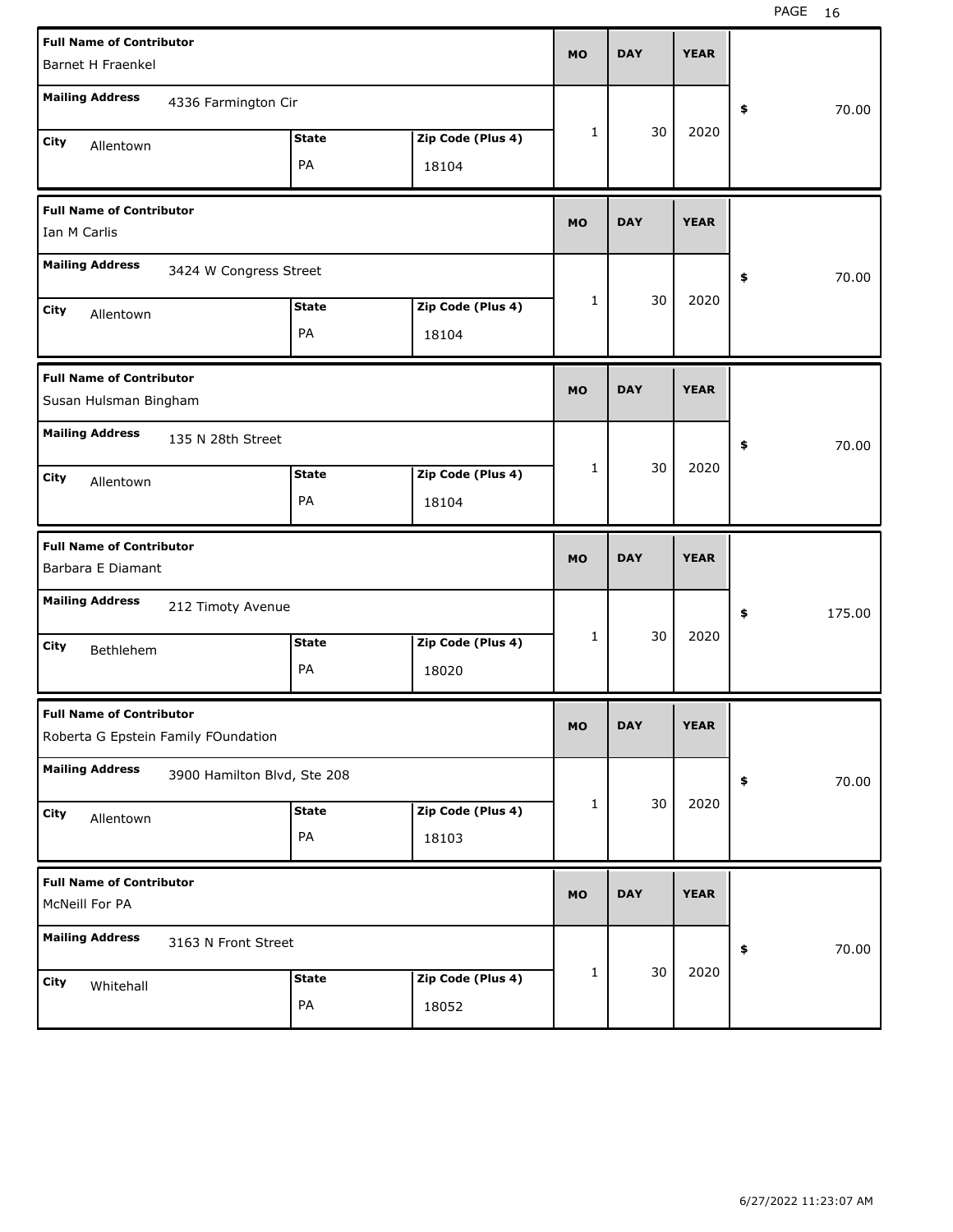| <b>Full Name of Contributor</b><br>MSCMKP, Inc             |                                | <b>MO</b>          | <b>DAY</b>                 | <b>YEAR</b> |            |             |              |
|------------------------------------------------------------|--------------------------------|--------------------|----------------------------|-------------|------------|-------------|--------------|
| <b>Mailing Address</b>                                     | 1110 Schadt Avenue             |                    |                            |             |            |             | \$<br>70.00  |
| City<br>Whitehall                                          |                                | <b>State</b><br>PA | Zip Code (Plus 4)<br>18052 | 1           | 30         | 2020        |              |
| <b>Full Name of Contributor</b><br>Suzanne T Lyons         |                                |                    |                            | <b>MO</b>   | <b>DAY</b> | <b>YEAR</b> |              |
| <b>Mailing Address</b>                                     | 2829 Chew Street               |                    |                            |             |            |             | \$<br>70.00  |
| City<br>Allentown                                          |                                | <b>State</b><br>PA | Zip Code (Plus 4)<br>18104 | 1           | 30         | 2020        |              |
| <b>Full Name of Contributor</b><br>Margaretha C Haeussler  |                                |                    |                            | <b>MO</b>   | <b>DAY</b> | <b>YEAR</b> |              |
| <b>Mailing Address</b>                                     | 1406 Hamilton Street           |                    |                            |             |            |             | \$<br>70.00  |
| City<br>Allentown                                          |                                | <b>State</b><br>PA | Zip Code (Plus 4)<br>18102 | 1           | 30         | 2020        |              |
|                                                            |                                |                    |                            |             |            |             |              |
| <b>Full Name of Contributor</b><br>Michael H Ufberg        |                                |                    |                            | <b>MO</b>   | <b>DAY</b> | <b>YEAR</b> |              |
| <b>Mailing Address</b>                                     | 3748 W Highland Street         |                    |                            |             |            |             | \$<br>70.00  |
| City<br>Allentown                                          |                                | <b>State</b><br>PA | Zip Code (Plus 4)<br>18104 | 1           | 30         | 2020        |              |
| <b>Full Name of Contributor</b><br>Gregory N Pappas        |                                |                    |                            | <b>MO</b>   | <b>DAY</b> | <b>YEAR</b> |              |
| <b>Mailing Address</b>                                     | 520 Hamilton Street Apt 509    |                    |                            |             |            |             | 175.00<br>\$ |
| City<br>Allentown                                          |                                | <b>State</b><br>PA | Zip Code (Plus 4)<br>18101 | 1           | 30         | 2020        |              |
| <b>Full Name of Contributor</b><br>Elissa Griffith Waldron |                                |                    |                            | <b>MO</b>   | <b>DAY</b> | <b>YEAR</b> |              |
| <b>Mailing Address</b>                                     | 1011 Brookside Road, Suite 250 |                    |                            |             |            |             | 105.00<br>\$ |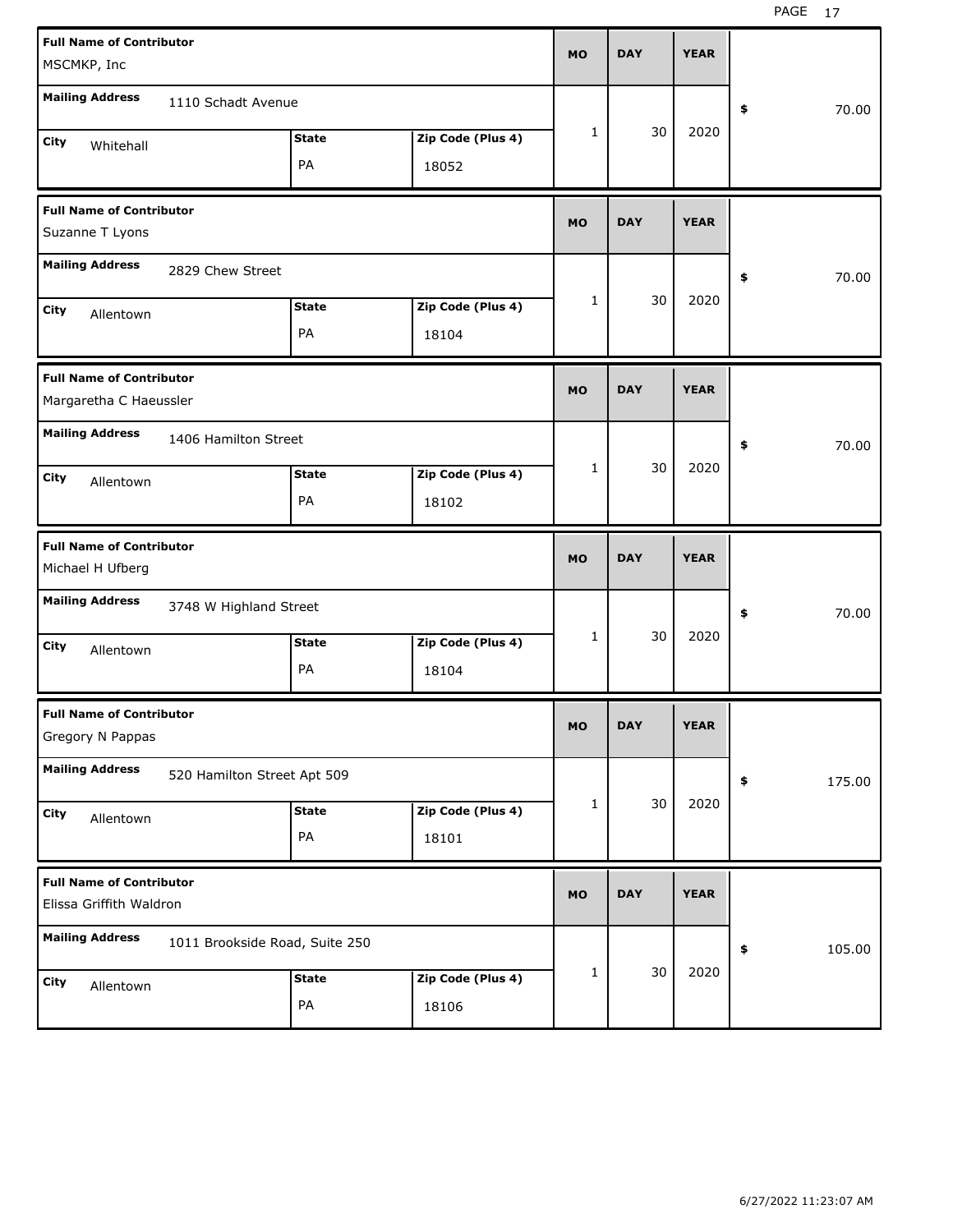| <b>Full Name of Contributor</b> |                       |              |                   | <b>MO</b> | <b>DAY</b> | <b>YEAR</b> |              |
|---------------------------------|-----------------------|--------------|-------------------|-----------|------------|-------------|--------------|
| Stacey A Beltz                  |                       |              |                   |           |            |             |              |
| <b>Mailing Address</b>          | 5265 Rockrose Lane    |              |                   |           |            |             | \$<br>175.00 |
| City<br>Allentown               |                       | <b>State</b> | Zip Code (Plus 4) | 1         | 30         | 2020        |              |
|                                 |                       | PA           | 18104             |           |            |             |              |
| <b>Full Name of Contributor</b> |                       |              |                   | <b>MO</b> | <b>DAY</b> | <b>YEAR</b> |              |
| Ruth H E Keblish                |                       |              |                   |           |            |             |              |
| <b>Mailing Address</b>          | 2545 Gracie Lone      |              |                   |           |            |             | \$<br>175.00 |
| City<br>Macungie                |                       | <b>State</b> | Zip Code (Plus 4) | 1         | 30         | 2020        |              |
|                                 |                       | PA           | 18062             |           |            |             |              |
| <b>Full Name of Contributor</b> |                       |              |                   | <b>MO</b> | <b>DAY</b> | <b>YEAR</b> |              |
| Kevin J Sprague                 |                       |              |                   |           |            |             |              |
| <b>Mailing Address</b>          | 1300 Keystone Avenue  |              |                   |           |            |             | \$<br>175.00 |
| City<br>Allentown               |                       | <b>State</b> | Zip Code (Plus 4) | 1         | 30         | 2020        |              |
|                                 |                       | PA           | 18103             |           |            |             |              |
|                                 |                       |              |                   |           |            |             |              |
| <b>Full Name of Contributor</b> |                       |              |                   | <b>MO</b> | <b>DAY</b> | <b>YEAR</b> |              |
| Samuel B Saxton                 |                       |              |                   |           |            |             |              |
| <b>Mailing Address</b>          | 3712 Mauch Creek ROad |              |                   |           |            |             | \$<br>175.00 |
| City<br>Allentown               |                       | <b>State</b> | Zip Code (Plus 4) | 1         | 30         | 2020        |              |
|                                 |                       | PA           | 18104             |           |            |             |              |
| <b>Full Name of Contributor</b> |                       |              |                   |           |            |             |              |
| Valerie T Lane                  |                       |              |                   | MO        | <b>DAY</b> | <b>YEAR</b> |              |
| <b>Mailing Address</b>          | 303 Spring Wood Ct    |              |                   |           |            |             | \$<br>175.00 |
| City                            |                       | <b>State</b> | Zip Code (Plus 4) | 1         | 30         | 2020        |              |
| Allentown                       |                       | PA           | 18104             |           |            |             |              |
| <b>Full Name of Contributor</b> |                       |              |                   |           |            |             |              |
| Maxine Tannenbaum Klein         |                       |              |                   | MO        | <b>DAY</b> | <b>YEAR</b> |              |
| <b>Mailing Address</b>          | 5205 High Vista Drive |              |                   |           |            |             | \$<br>175.00 |
| City<br>Orefield                |                       | <b>State</b> | Zip Code (Plus 4) | 1         | 30         | 2020        |              |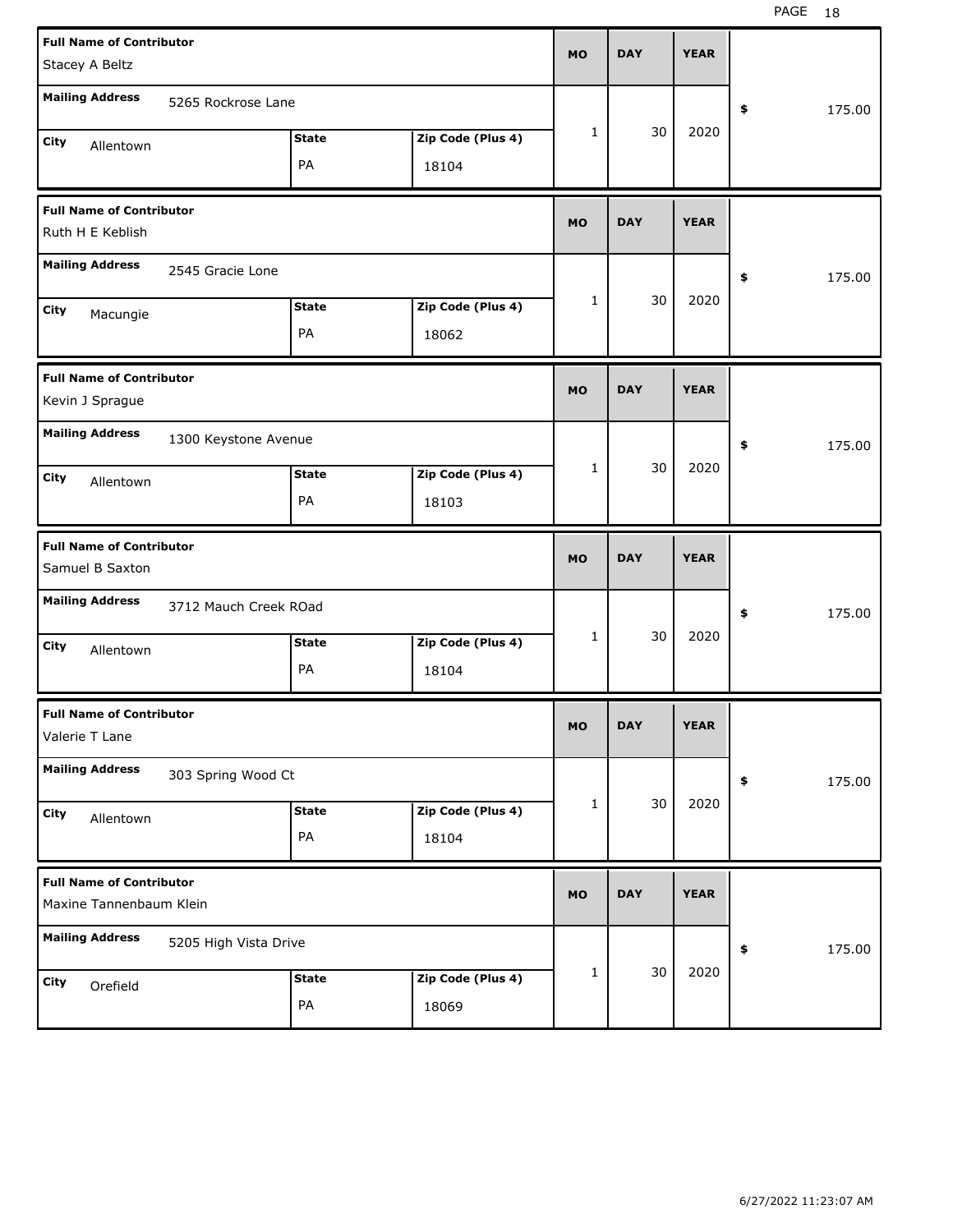| <b>Full Name of Contributor</b><br>Isabel H Douglass    |                   |                               |                            | <b>MO</b>    | <b>DAY</b> | <b>YEAR</b> |                        |
|---------------------------------------------------------|-------------------|-------------------------------|----------------------------|--------------|------------|-------------|------------------------|
| <b>Mailing Address</b>                                  | 211 N 29th Street |                               |                            |              |            |             | \$<br>175.00           |
| City<br>ALlentown                                       |                   | <b>State</b><br>PA            | Zip Code (Plus 4)<br>18104 | $\mathbf{1}$ | 30         | 2020        |                        |
| <b>Full Name of Contributor</b><br>Patricia Wood Beldon |                   |                               |                            | <b>MO</b>    | <b>DAY</b> | <b>YEAR</b> |                        |
| <b>Mailing Address</b>                                  | unkown            |                               |                            |              |            |             | \$<br>175.00           |
| City<br>unknown                                         |                   | <b>State</b><br>PA            | Zip Code (Plus 4)<br>17102 | $\mathbf{1}$ | 30         | 2020        |                        |
| <b>Full Name of Contributor</b><br>Samantha Leister     |                   |                               |                            | <b>MO</b>    | <b>DAY</b> | <b>YEAR</b> |                        |
| <b>Mailing Address</b><br>City<br>Harrisburg            | 1514 N 2nd STreet | <b>State</b><br>PA            | Zip Code (Plus 4)<br>17102 | $\mathbf{1}$ | 30         | 2020        | 70.00<br>\$            |
|                                                         |                   |                               |                            |              |            |             |                        |
| <b>Full Name of Contributor</b><br>Josh & Maria Cohen   |                   |                               |                            | <b>MO</b>    | <b>DAY</b> | <b>YEAR</b> |                        |
| <b>Mailing Address</b>                                  | Unknown           |                               |                            |              |            |             | 70.00<br>\$            |
| City<br>Unknown                                         |                   | <b>State</b><br>PA            | Zip Code (Plus 4)<br>17102 | $\mathbf{1}$ | 30         | 2020        |                        |
| <b>Full Name of Contributor</b><br>DJ Hollister         |                   |                               |                            | МO           | <b>DAY</b> | <b>YEAR</b> |                        |
| <b>Mailing Address</b>                                  | Unknown           |                               |                            |              |            |             | $\pmb{\ast}$<br>105.00 |
| City<br>Unknown                                         |                   | <b>State</b><br>$\mathsf{PA}$ | Zip Code (Plus 4)<br>17102 | $\mathbf{1}$ | 30         | 2020        |                        |
| <b>Full Name of Contributor</b><br>Arnold W Bradburd    |                   |                               |                            | <b>MO</b>    | <b>DAY</b> | <b>YEAR</b> |                        |
| <b>Mailing Address</b>                                  | 1922 Foulkeways   |                               |                            |              | 30         | 2020        | 70.00<br>\$            |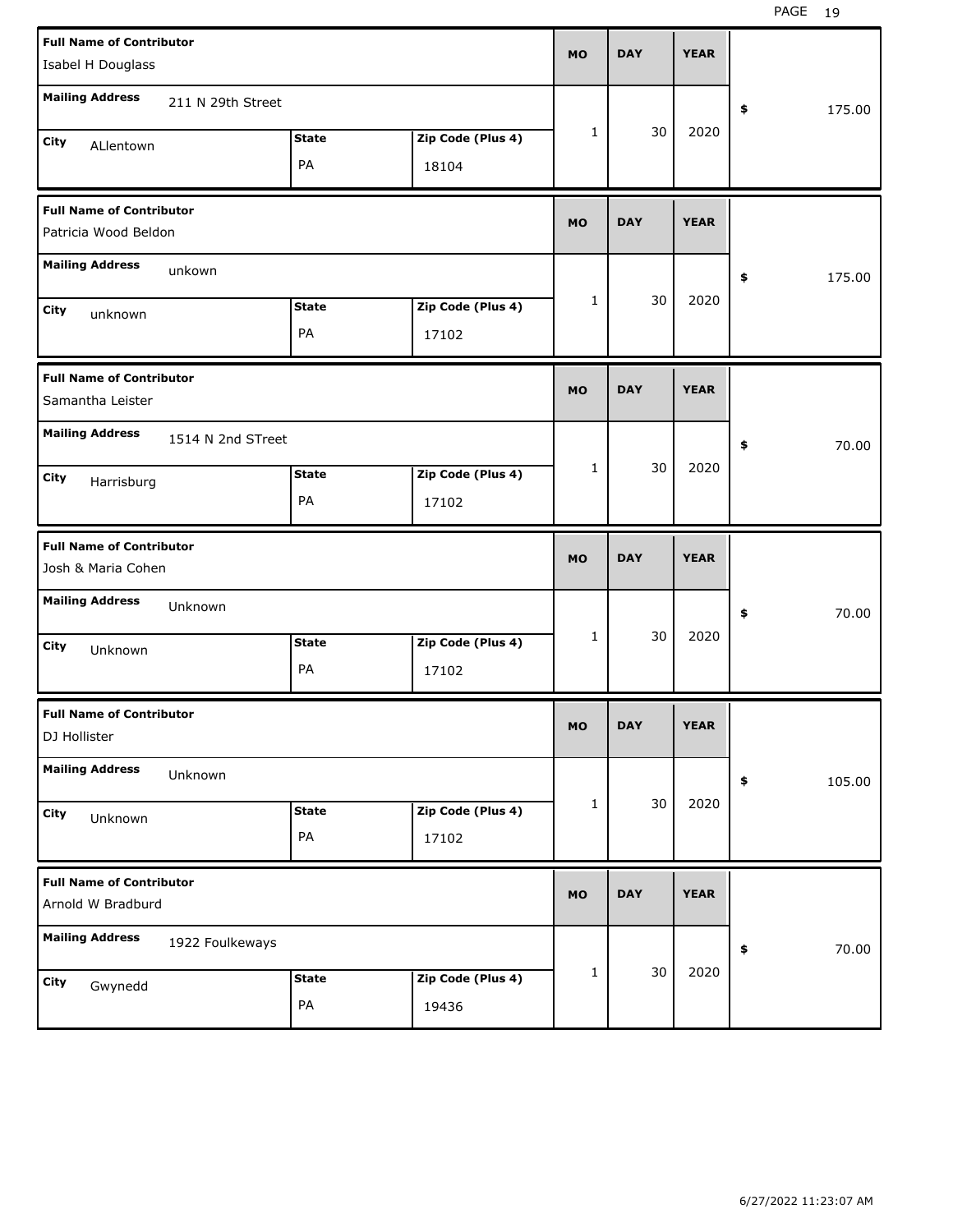| <b>Full Name of Contributor</b><br>Ellen Rogovin Hart   |                    |                            |           | <b>DAY</b> | <b>YEAR</b> |              |
|---------------------------------------------------------|--------------------|----------------------------|-----------|------------|-------------|--------------|
| <b>Mailing Address</b><br>457 Crest venue               |                    |                            |           |            |             | \$<br>140.00 |
| City<br>Elkins Park                                     | <b>State</b><br>PA | Zip Code (Plus 4)<br>19027 | 1         | 30         | 2020        |              |
| <b>Full Name of Contributor</b>                         |                    |                            | <b>MO</b> | <b>DAY</b> | <b>YEAR</b> |              |
| Lorraine H Kligman                                      |                    |                            |           |            |             |              |
| <b>Mailing Address</b><br>210 W Rittenhouse SQ Apt 3302 |                    |                            | 1         | 30         | 2020        | \$<br>70.00  |

**Enter Grand Total of Part A on Schedule I, Detailed Summary Page, Section 2.**

**PAGE TOTAL**

**\$** 11,045.57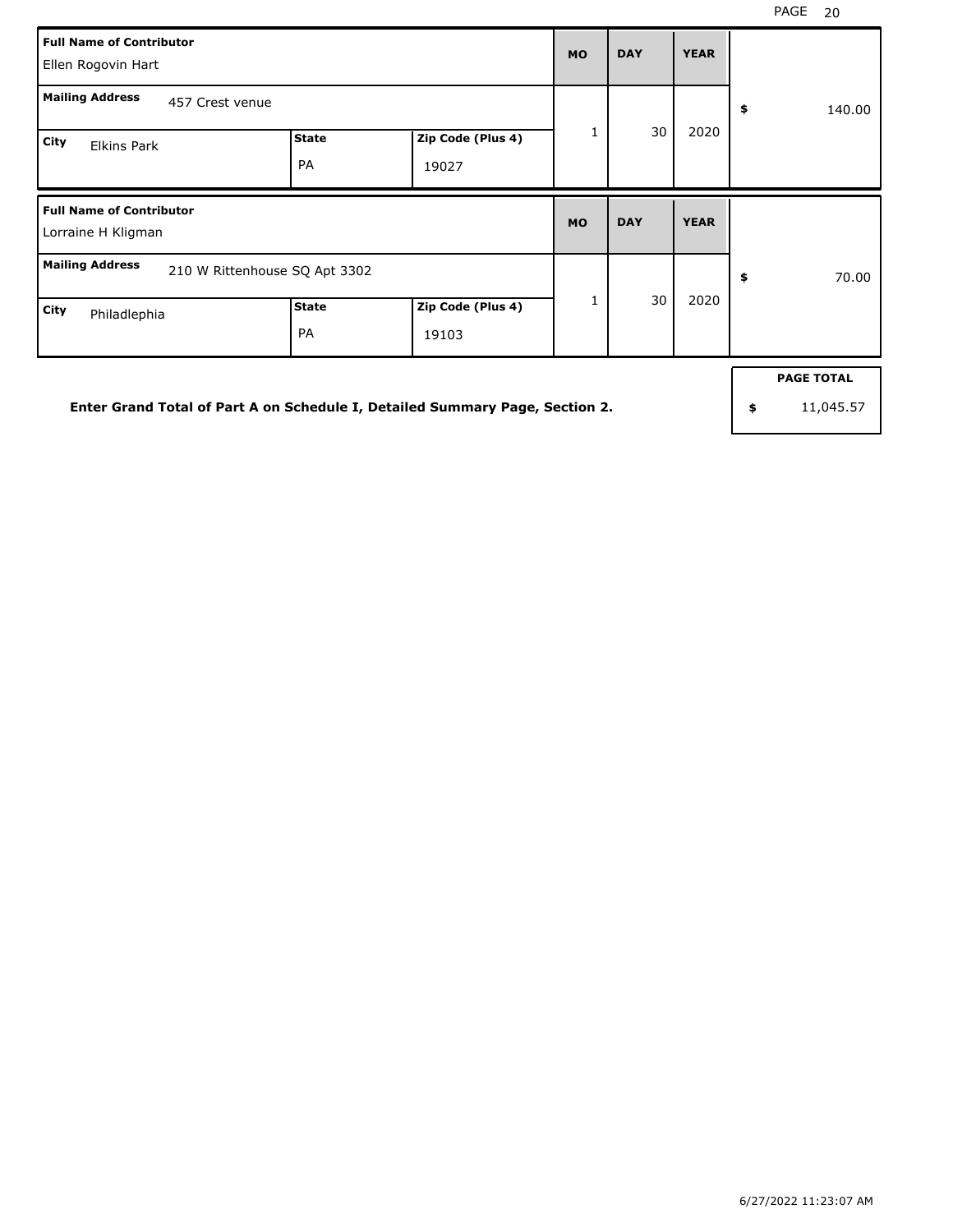# **PART C Contributions Received From Political Committees**

**OVER \$250.00**

 **Use this Part to itemize only contributions received from Political committees with an aggregate value from Over \$250.00 in the reporting period.**

| Name of Filing Committee or Candidate                                        |              |  | <b>Reporting Period</b> |             |            |             |                   |
|------------------------------------------------------------------------------|--------------|--|-------------------------|-------------|------------|-------------|-------------------|
|                                                                              |              |  | From:                   |             |            | To:         |                   |
|                                                                              |              |  |                         | <b>DATE</b> |            |             | <b>AMOUNT</b>     |
| <b>Full Name of Contributing Committee</b>                                   |              |  |                         | <b>MO</b>   | <b>DAY</b> | <b>YEAR</b> |                   |
| <b>Mailing Address</b>                                                       |              |  |                         |             |            |             | \$<br>0.00        |
| City                                                                         | <b>State</b> |  | Zip Code (Plus 4)       |             |            |             |                   |
|                                                                              |              |  |                         |             |            |             | <b>PAGE TOTAL</b> |
| Enter Grand Total of Part C on Schedule I, Detailed Summary Page, Section 3. |              |  |                         |             |            |             | \$<br>0.00        |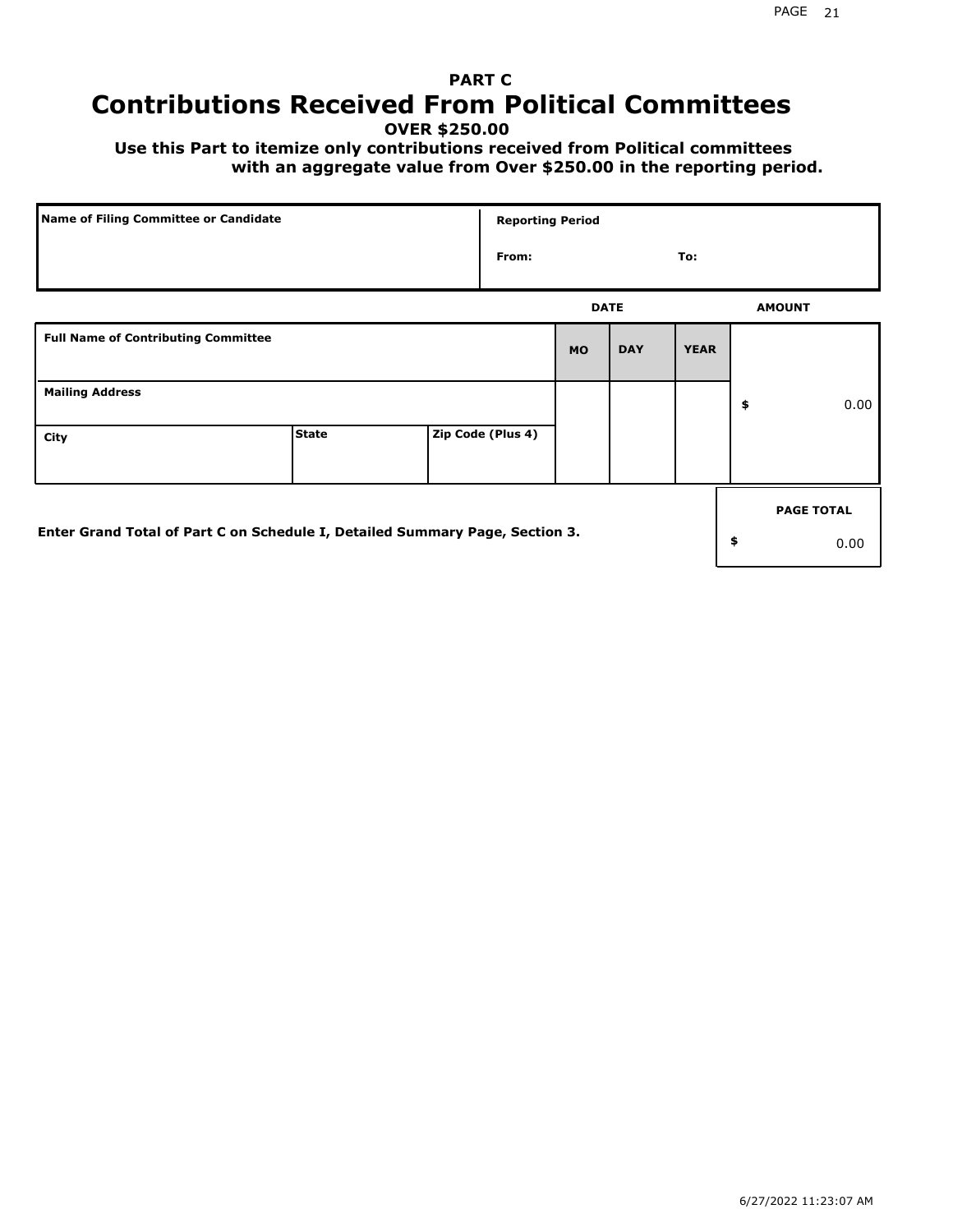# **PART D ALL OTHER CONTRIBUTIONS**

#### **OVER \$250.00**

#### **Use this Part to itemize all other contributions with an aggregate value of**

 **over \$250.00 in the reporting period.**

 **(Exclude contributions from political committees reported in Part C.)** 

| Name of Filing Committee or Candidate                                 |                                   |  |                       | <b>Reporting Period</b> |                              |              |                |                   |  |
|-----------------------------------------------------------------------|-----------------------------------|--|-----------------------|-------------------------|------------------------------|--------------|----------------|-------------------|--|
| PLANNED PARENTHOOD PA INC                                             | From:                             |  |                       |                         |                              |              | $1/2/2020$ To: | 3/9/2020          |  |
|                                                                       |                                   |  |                       |                         |                              | <b>DATE</b>  |                | <b>AMOUNT</b>     |  |
| <b>Full Name of Contributor</b><br>Randi & John Harris                |                                   |  |                       |                         |                              | <b>DAY</b>   | <b>YEAR</b>    |                   |  |
| <b>Mailing</b><br>235 Winding Way<br><b>Address</b>                   |                                   |  |                       |                         |                              |              | \$<br>1,400.00 |                   |  |
| <b>City</b><br><b>Merion Station</b>                                  | <b>State</b><br>Zip Code (Plus 4) |  |                       |                         | 1                            | 30           | 2020           |                   |  |
|                                                                       | PA<br>19066                       |  |                       |                         |                              |              |                |                   |  |
| <b>Employer Name</b><br>Unknown                                       |                                   |  |                       |                         | <b>Occupation</b>            |              | Unknown        |                   |  |
| <b>Employer Mailing Address/Principal Place of</b><br><b>Business</b> |                                   |  | <b>City</b>           |                         |                              | <b>State</b> |                | Zip Code (Plus 4) |  |
| Unknown                                                               |                                   |  | <b>Merion Station</b> |                         |                              | PA           |                | 19066             |  |
| <b>Full Name of Contributor</b><br>William J Dewey                    |                                   |  |                       |                         | <b>MO</b>                    | <b>DAY</b>   | <b>YEAR</b>    |                   |  |
| <b>Mailing</b><br>128 Ashbury Lane<br><b>Address</b>                  |                                   |  |                       |                         |                              |              |                | \$<br>350.00      |  |
| City<br>State COllege                                                 | <b>State</b>                      |  | Zip Code (Plus 4)     |                         | 1                            | 30           | 2020           |                   |  |
|                                                                       | PA                                |  | 16801                 |                         |                              |              |                |                   |  |
| <b>Employer Name</b><br>Unknown                                       |                                   |  |                       |                         | <b>Occupation</b><br>Unknown |              |                |                   |  |
| <b>Employer Mailing Address/Principal Place of</b><br><b>Business</b> |                                   |  | City                  |                         |                              | <b>State</b> |                | Zip Code (Plus 4) |  |
| Unknown                                                               |                                   |  | State COllege         |                         |                              | PA           |                | 16801             |  |
| <b>Full Name of Contributor</b><br>Carol L Novak                      |                                   |  |                       |                         | <b>MO</b>                    | <b>DAY</b>   | <b>YEAR</b>    |                   |  |
| <b>Mailing</b><br>1 Windrow Lane<br><b>Address</b>                    |                                   |  |                       |                         |                              |              |                | \$<br>350.00      |  |
| City<br>Newtown                                                       | <b>State</b>                      |  | Zip Code (Plus 4)     |                         | 1                            | 30           | 2020           |                   |  |
|                                                                       | PA                                |  | 18940                 |                         |                              |              |                |                   |  |
| <b>Employer Name</b><br>Uknown                                        |                                   |  |                       |                         | <b>Occupation</b>            |              | Unkown         |                   |  |
| <b>Employer Mailing Address/Principal Place of</b><br><b>Business</b> |                                   |  | <b>City</b>           |                         |                              | <b>State</b> |                | Zip Code (Plus 4) |  |
| Unknown                                                               |                                   |  | Newtown               |                         |                              | PA           |                | 18940             |  |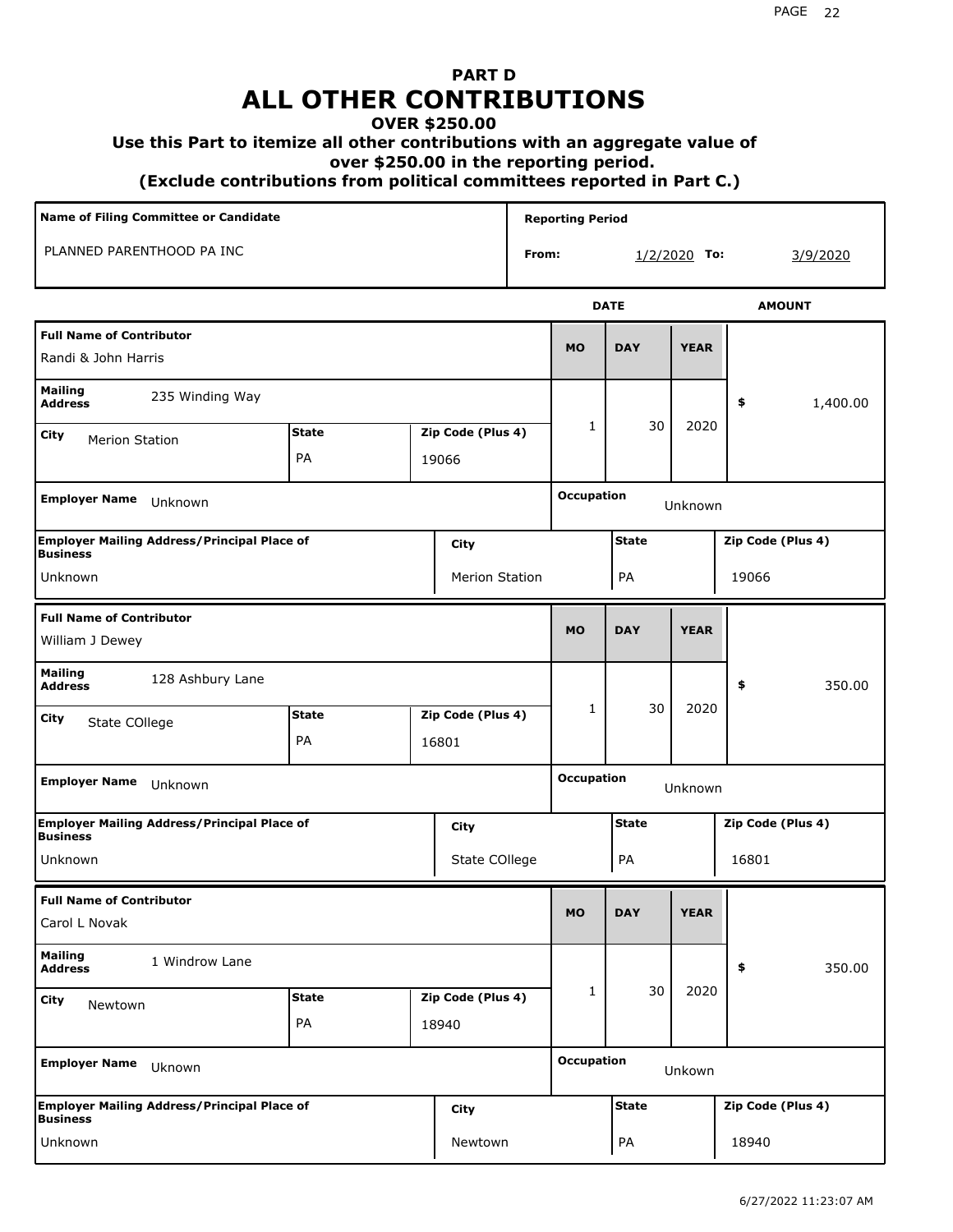| <b>Full Name of Contributor</b>                  |                                                    |              |  | <b>MO</b>         | <b>DAY</b>        | <b>YEAR</b>  |             |                   |          |
|--------------------------------------------------|----------------------------------------------------|--------------|--|-------------------|-------------------|--------------|-------------|-------------------|----------|
| Richard I Malamut                                |                                                    |              |  |                   |                   |              |             |                   |          |
| <b>Mailing</b><br><b>Address</b>                 | 18 Long Pont Lane                                  |              |  |                   |                   |              |             | \$                | 1,750.00 |
| City<br>Rose Valley                              |                                                    | <b>State</b> |  | Zip Code (Plus 4) | $\mathbf{1}$      | 30           | 2020        |                   |          |
|                                                  |                                                    | PA           |  | 19063             |                   |              |             |                   |          |
| <b>Employer Name</b>                             | Unknown                                            |              |  |                   | <b>Occupation</b> |              | Unknown     |                   |          |
| <b>Business</b>                                  | <b>Employer Mailing Address/Principal Place of</b> |              |  | City              |                   | <b>State</b> |             | Zip Code (Plus 4) |          |
| Unknown                                          |                                                    |              |  | Rose Valley       |                   | PA           |             | 19063             |          |
| <b>Full Name of Contributor</b>                  |                                                    |              |  |                   |                   |              |             |                   |          |
| Hugh F Culverhouse                               |                                                    |              |  |                   | <b>MO</b>         | <b>DAY</b>   | <b>YEAR</b> |                   |          |
| <b>Mailing</b><br><b>Address</b>                 | 121 Alhambra Plaza, Suite 1510                     |              |  |                   |                   |              |             | \$                | 700.00   |
| City<br>Coral Gables                             |                                                    | <b>State</b> |  | Zip Code (Plus 4) | 1                 | 30           | 2020        |                   |          |
|                                                  |                                                    | FL           |  | 33134             |                   |              |             |                   |          |
| <b>Employer Name</b>                             |                                                    |              |  |                   | <b>Occupation</b> |              |             |                   |          |
|                                                  | unknown                                            |              |  |                   |                   |              | unknown     |                   |          |
| <b>Business</b>                                  | <b>Employer Mailing Address/Principal Place of</b> |              |  | City              |                   | <b>State</b> |             | Zip Code (Plus 4) |          |
| unknown                                          |                                                    |              |  | Coral Gables      |                   | FL           |             | 33134             |          |
|                                                  |                                                    |              |  |                   |                   |              |             |                   |          |
| <b>Full Name of Contributor</b>                  |                                                    |              |  |                   |                   |              |             |                   |          |
| Deborah L Hawk                                   |                                                    |              |  |                   | <b>MO</b>         | <b>DAY</b>   | <b>YEAR</b> |                   |          |
| <b>Mailing</b><br><b>Address</b>                 | 7272 Lochhaven Street                              |              |  |                   |                   |              |             | \$                | 350.00   |
| City                                             |                                                    | <b>State</b> |  | Zip Code (Plus 4) | 1                 | 30           | 2020        |                   |          |
| Allentown                                        |                                                    | PA           |  | 18106             |                   |              |             |                   |          |
| <b>Employer Name</b>                             | Unknown                                            |              |  |                   | <b>Occupation</b> |              | Unknown     |                   |          |
|                                                  | <b>Employer Mailing Address/Principal Place of</b> |              |  | City              |                   | <b>State</b> |             | Zip Code (Plus 4) |          |
| <b>Business</b><br>Unknown                       |                                                    |              |  | Allentown         |                   | PA           |             | 18106             |          |
|                                                  |                                                    |              |  |                   |                   |              |             |                   |          |
| <b>Full Name of Contributor</b><br>Ruth H Marcon |                                                    |              |  |                   | <b>MO</b>         | <b>DAY</b>   | <b>YEAR</b> |                   |          |
| Mailing<br><b>Address</b>                        | 326 N 27th Street                                  |              |  |                   |                   |              |             | \$                | 350.00   |
| City<br>Allentown                                |                                                    | <b>State</b> |  | Zip Code (Plus 4) | 1                 | 30           | 2020        |                   |          |
|                                                  |                                                    | PA           |  | 18104             |                   |              |             |                   |          |
| <b>Employer Name</b>                             | unknown                                            |              |  |                   | <b>Occupation</b> |              | unknown     |                   |          |
| <b>Business</b>                                  | <b>Employer Mailing Address/Principal Place of</b> |              |  | City              |                   | <b>State</b> |             | Zip Code (Plus 4) |          |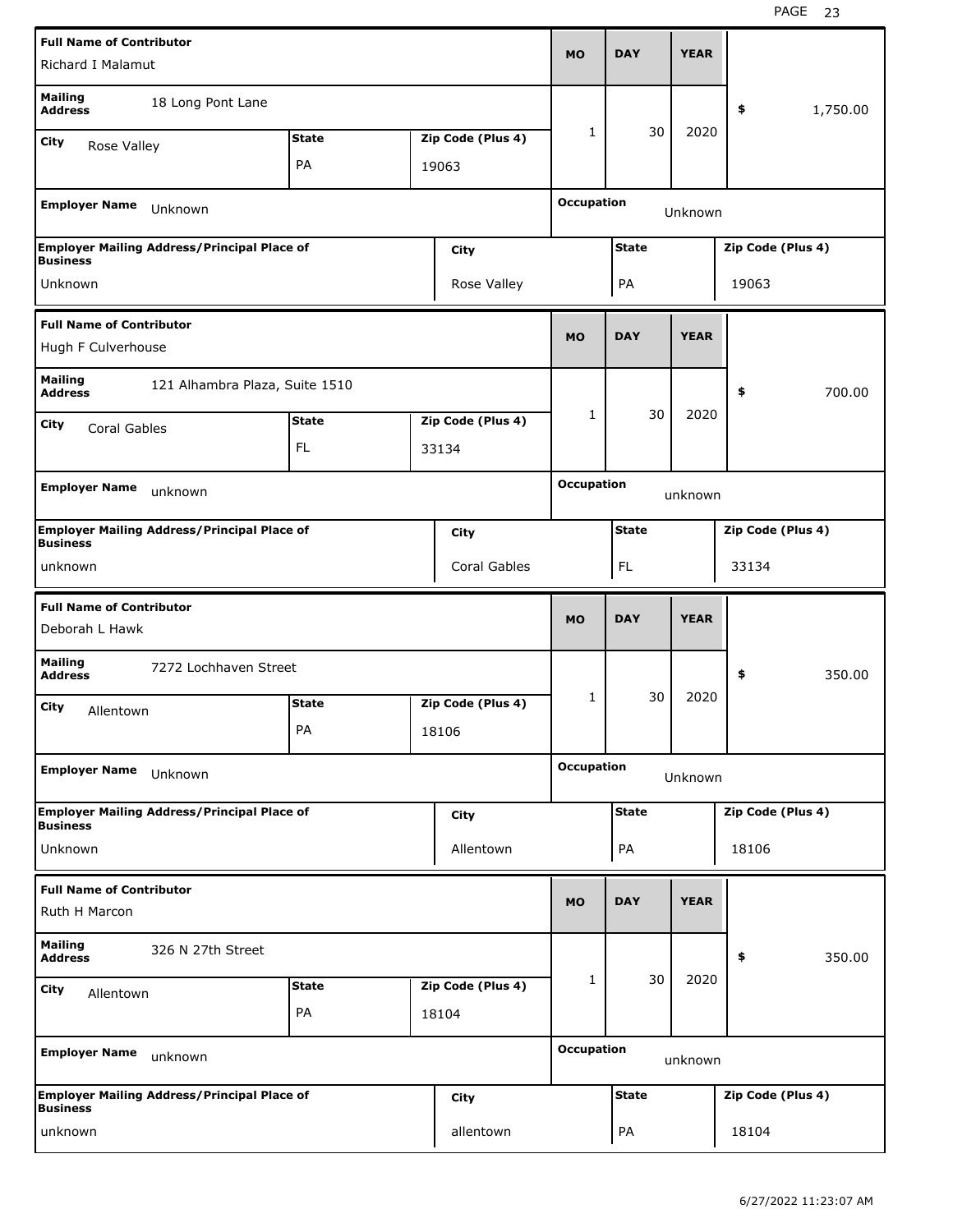**\$**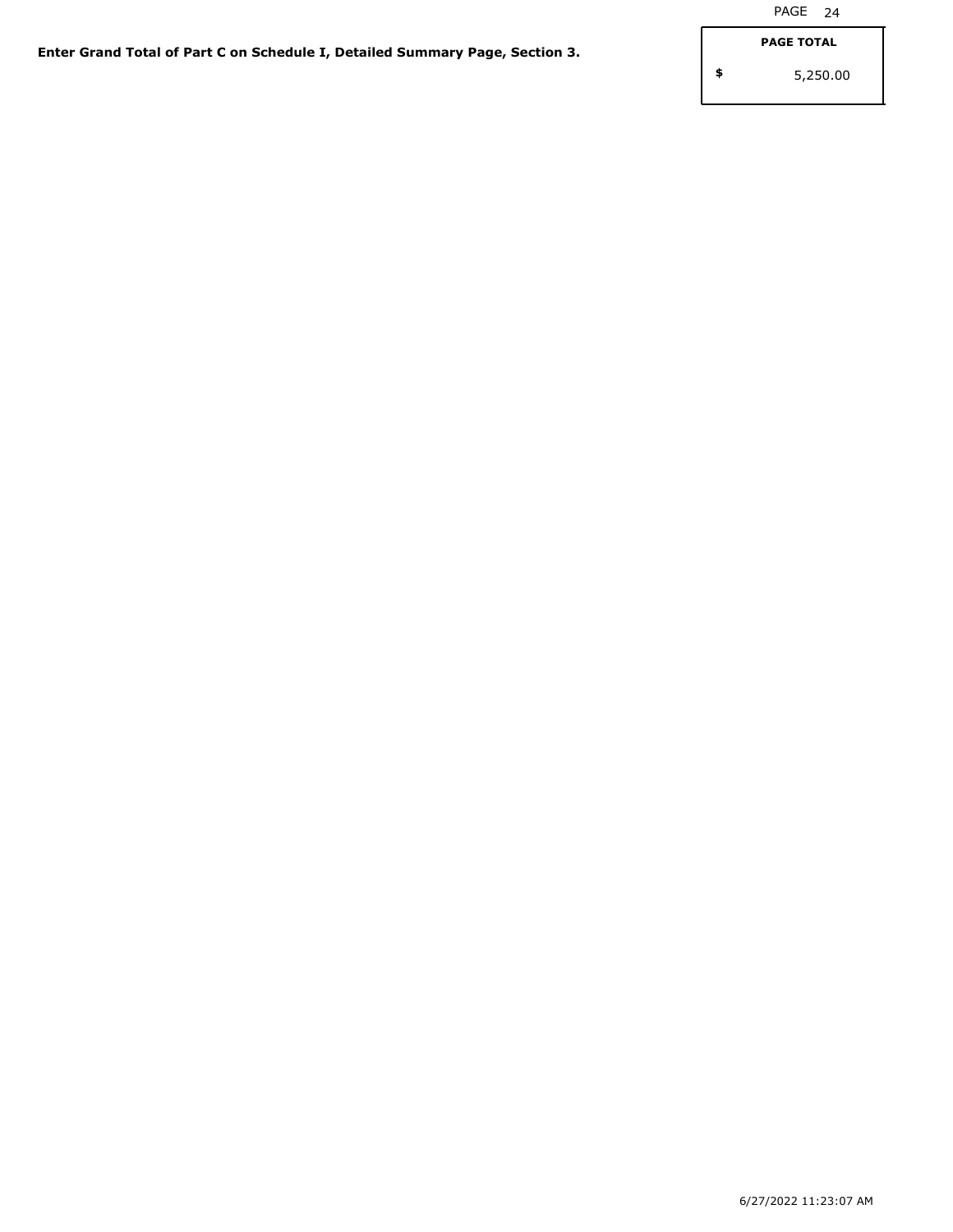## **PART E OTHER RECEIPTS**

#### **REFUNDS, INTEREST INCOME, RETURNED CHECKS, ETC.**

### **Use this Part to report refunds received, interest earned, returned checks and**

### **prior expenditures that were returned to the filer.**

| Name of Filing Committee or Candidate                                        |              |                   | <b>Reporting Period</b> |           |             |             |    |                   |      |
|------------------------------------------------------------------------------|--------------|-------------------|-------------------------|-----------|-------------|-------------|----|-------------------|------|
|                                                                              |              |                   | From:                   |           |             | To:         |    |                   |      |
|                                                                              |              |                   |                         |           | <b>DATE</b> |             |    | <b>AMOUNT</b>     |      |
| <b>Full Name</b>                                                             |              |                   |                         | <b>MO</b> | <b>DAY</b>  | <b>YEAR</b> |    |                   |      |
| <b>Mailing Address</b>                                                       |              |                   |                         |           |             |             | \$ |                   | 0.00 |
| City                                                                         | <b>State</b> | Zip Code (Plus 4) |                         |           |             |             |    |                   |      |
| <b>Receipt Description</b>                                                   |              |                   |                         |           |             |             |    |                   |      |
| Enter Grand Total of Part E on Schedule I, Detailed Summary Page, Section 4. |              |                   |                         |           |             |             |    | <b>PAGE TOTAL</b> |      |
|                                                                              |              |                   |                         |           |             |             | \$ |                   | 0.00 |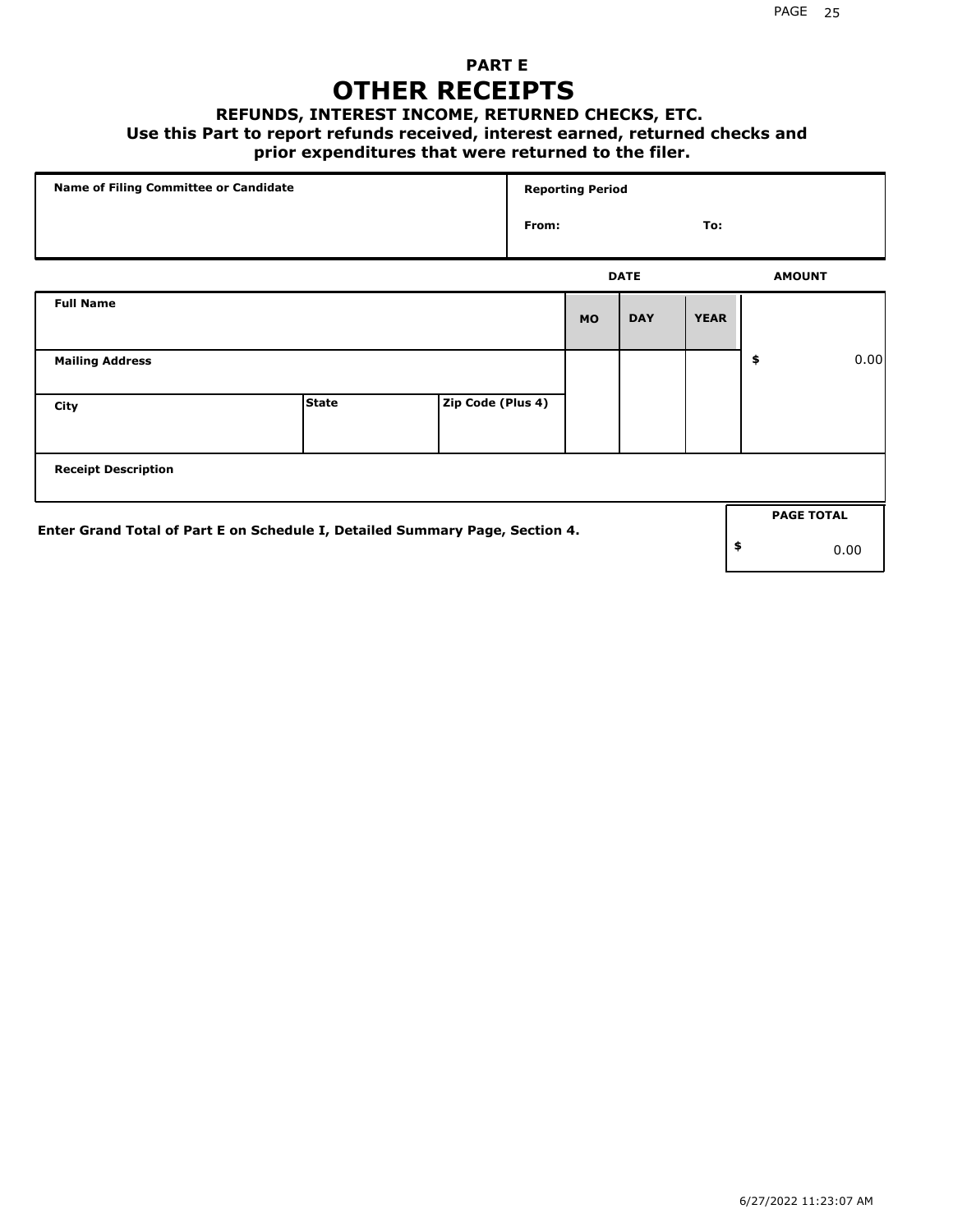### **SCHEDULE II IN-KIND CONTRIBUTIONS AND VALUABLE THINGS RECEIVED USE THIS SCHEDULE TO REPORT ALL IN-KIND CONTRIBUTIONS OF VALUABLE THINGS**

# **DURING THE REPORTING PERIOD.**

**Detailed Summary Page**

| <b>Name of Filing Committee or Candidate</b>                                                                                                                                | <b>Reporting Period</b> |                |          |
|-----------------------------------------------------------------------------------------------------------------------------------------------------------------------------|-------------------------|----------------|----------|
| PLANNED PARENTHOOD PA INC                                                                                                                                                   | From:                   | $1/2/2020$ To: | 3/9/2020 |
| 1. UNITEMIZED IN-KIND CONTRIBUTIONS RECEIVED - VALUE OF \$50.00 OR LESS PER CONTRIBUTOR                                                                                     |                         |                |          |
| <b>TOTAL for the Reporting Period</b>                                                                                                                                       | (1)                     | \$             | 0.00     |
| 2. IN-KIND CONTRIBUTIONS RECEIVED - VALUE OF \$50.01 TO \$250.00 (FROM PART F)                                                                                              |                         |                |          |
| <b>TOTAL for the Reporting Period</b>                                                                                                                                       | (2)                     | \$             | 0.00     |
| 3. IN-KIND CONTRIBUTION RECIEVED - VALUE OVER \$250.00 (FROM PART G)                                                                                                        |                         |                |          |
| <b>TOTAL for the Reporting Period</b>                                                                                                                                       | (3)                     | \$             | 0.00     |
| TOTAL VALUE OF IN-KIND CONTRIBUTIONS DURING THIS REPORTING PERIOD (Add and enter<br>amount totals from Boxes 1,2, and 3; also enter on Page 1, Reports Cover Page, Item F.) |                         | \$             | 0.00     |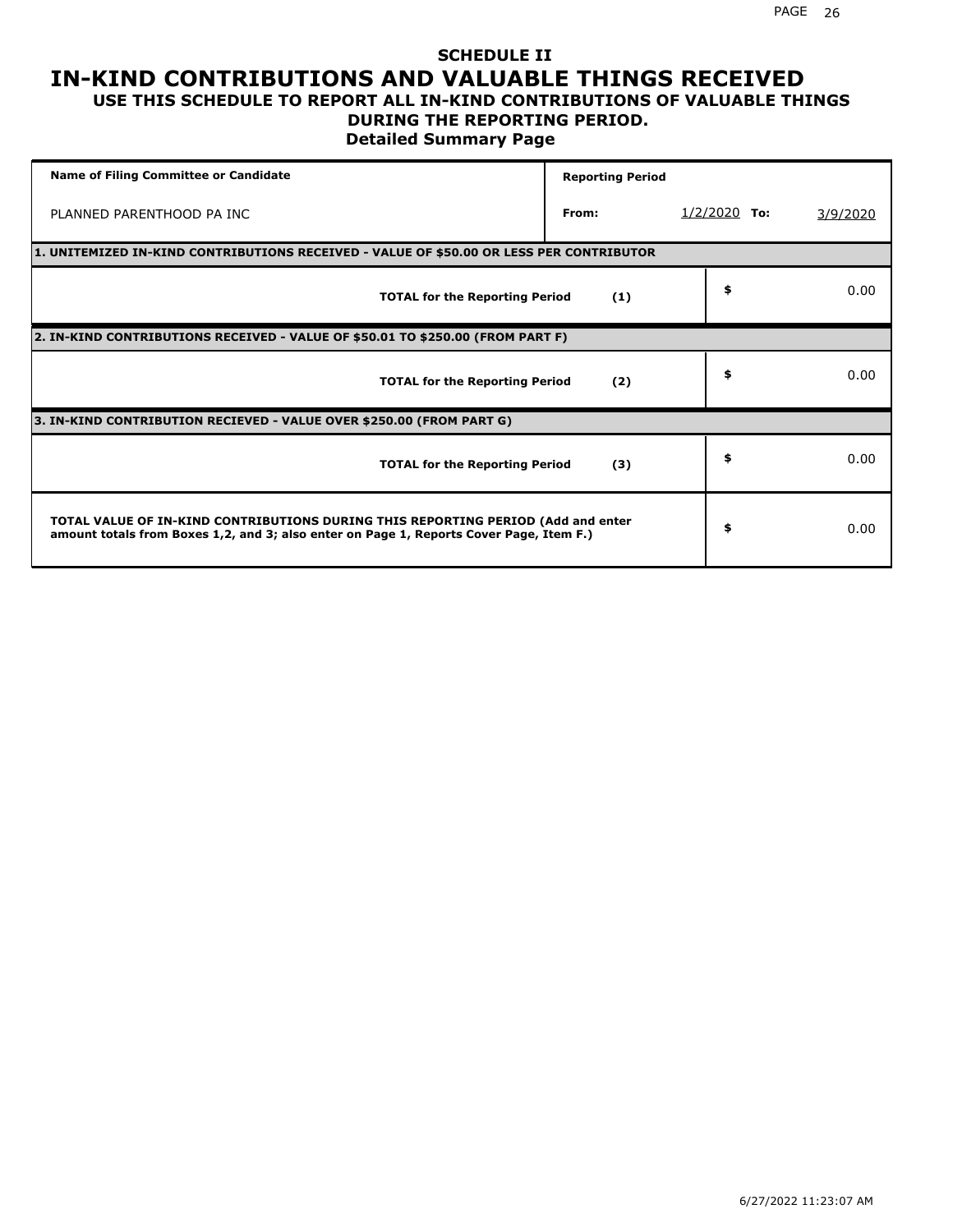# **SCHEDULE II PART F IN-KIND CONTRIBUTIONS RECEIVED**

# **VALUE OF \$50.01 TO \$250.00**

| <b>Name of Filing Committee or Candidate</b>                                                                                       |              |                   | <b>Reporting Period</b> |             |             |               |      |  |
|------------------------------------------------------------------------------------------------------------------------------------|--------------|-------------------|-------------------------|-------------|-------------|---------------|------|--|
|                                                                                                                                    |              |                   | From:                   |             |             | To:           |      |  |
|                                                                                                                                    |              |                   |                         | <b>DATE</b> |             | <b>AMOUNT</b> |      |  |
| <b>Full Name of Contributor</b>                                                                                                    |              |                   | <b>MO</b>               | <b>DAY</b>  | <b>YEAR</b> |               |      |  |
| <b>Mailing Address</b>                                                                                                             |              |                   |                         |             |             | \$            | 0.00 |  |
| City                                                                                                                               | <b>State</b> | Zip Code (Plus 4) |                         |             |             |               |      |  |
| <b>Description of Contribution:</b>                                                                                                |              |                   |                         |             |             |               |      |  |
| Enter Grand Total of Part F on Schedule II, In-Kind Contributions Detailed Summary Page,<br><b>PAGE TOTAL</b><br><b>Section 2.</b> |              |                   |                         |             |             |               |      |  |
|                                                                                                                                    |              |                   |                         |             | \$          |               | 0.00 |  |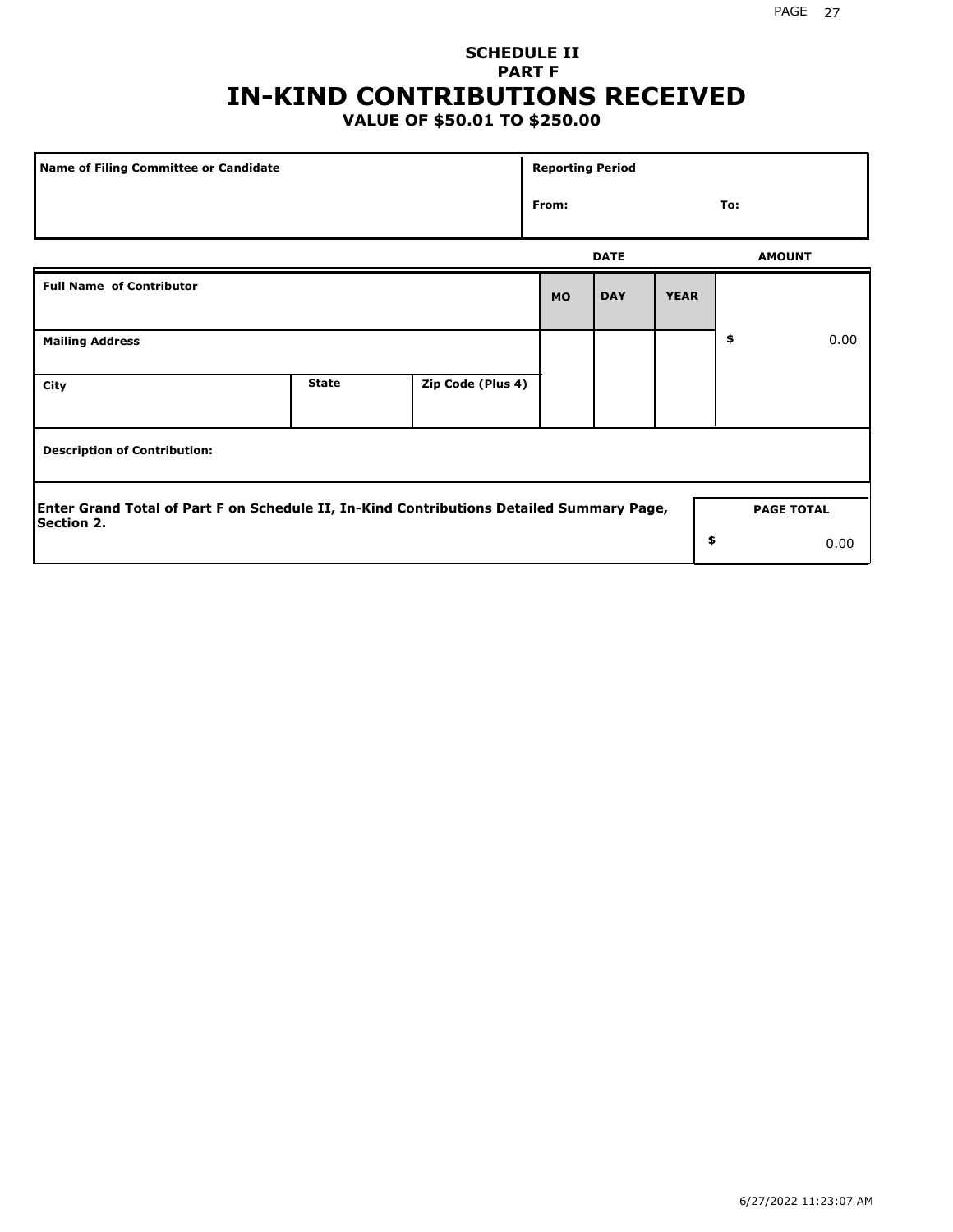0.00

### **SCHEDULE II PART G IN-KIND CONTRIBUTIONS RECEIVED VALUE OVER \$250.00**

| Name of Filing Committee or Candidate                                      |              |      | <b>Reporting Period</b> |           |            |                            |             |     |                                    |               |  |
|----------------------------------------------------------------------------|--------------|------|-------------------------|-----------|------------|----------------------------|-------------|-----|------------------------------------|---------------|--|
|                                                                            |              |      |                         |           | From:      |                            |             | To: |                                    |               |  |
|                                                                            |              |      |                         |           |            |                            | <b>DATE</b> |     |                                    | <b>AMOUNT</b> |  |
| <b>Full Name of Contributor</b>                                            |              |      |                         | <b>MO</b> | <b>DAY</b> | <b>YEAR</b>                |             |     |                                    |               |  |
| <b>Mailing Address</b>                                                     |              |      |                         |           |            |                            |             | \$  | 0.00                               |               |  |
| City                                                                       | <b>State</b> |      | Zip Code(Plus 4)        |           |            |                            |             |     |                                    |               |  |
| <b>Employer of Contributor</b>                                             |              |      |                         |           |            | <b>Occupation</b>          |             |     |                                    |               |  |
| <b>Employer Mailing Address/Principal Place of</b><br><b>Business</b>      |              | City | <b>State</b>            |           |            | <b>Zip Code(Plus</b><br>4) |             |     | <b>Description of Contribution</b> |               |  |
| Enter Grand Total of Part G on Schedule II, In-Kind Contributions Detailed |              |      |                         |           |            | <b>PAGE TOTAL</b>          |             |     |                                    |               |  |

**Summary Page, Section 3.**